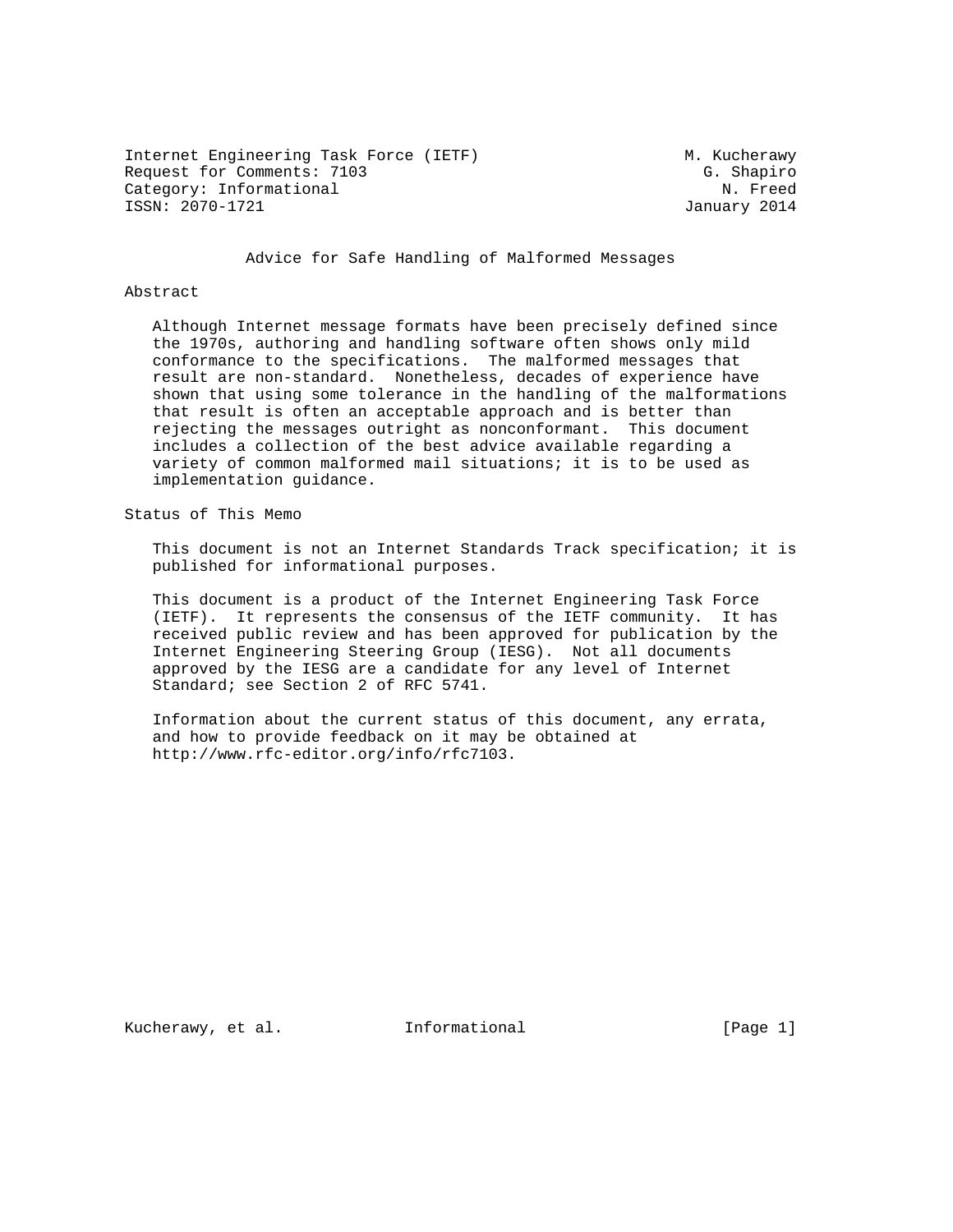Copyright Notice

 Copyright (c) 2014 IETF Trust and the persons identified as the document authors. All rights reserved.

 This document is subject to BCP 78 and the IETF Trust's Legal Provisions Relating to IETF Documents

 (http://trustee.ietf.org/license-info) in effect on the date of publication of this document. Please review these documents carefully, as they describe your rights and restrictions with respect to this document. Code Components extracted from this document must include Simplified BSD License text as described in Section 4.e of the Trust Legal Provisions and are provided without warranty as described in the Simplified BSD License.

Kucherawy, et al. Informational [Page 2]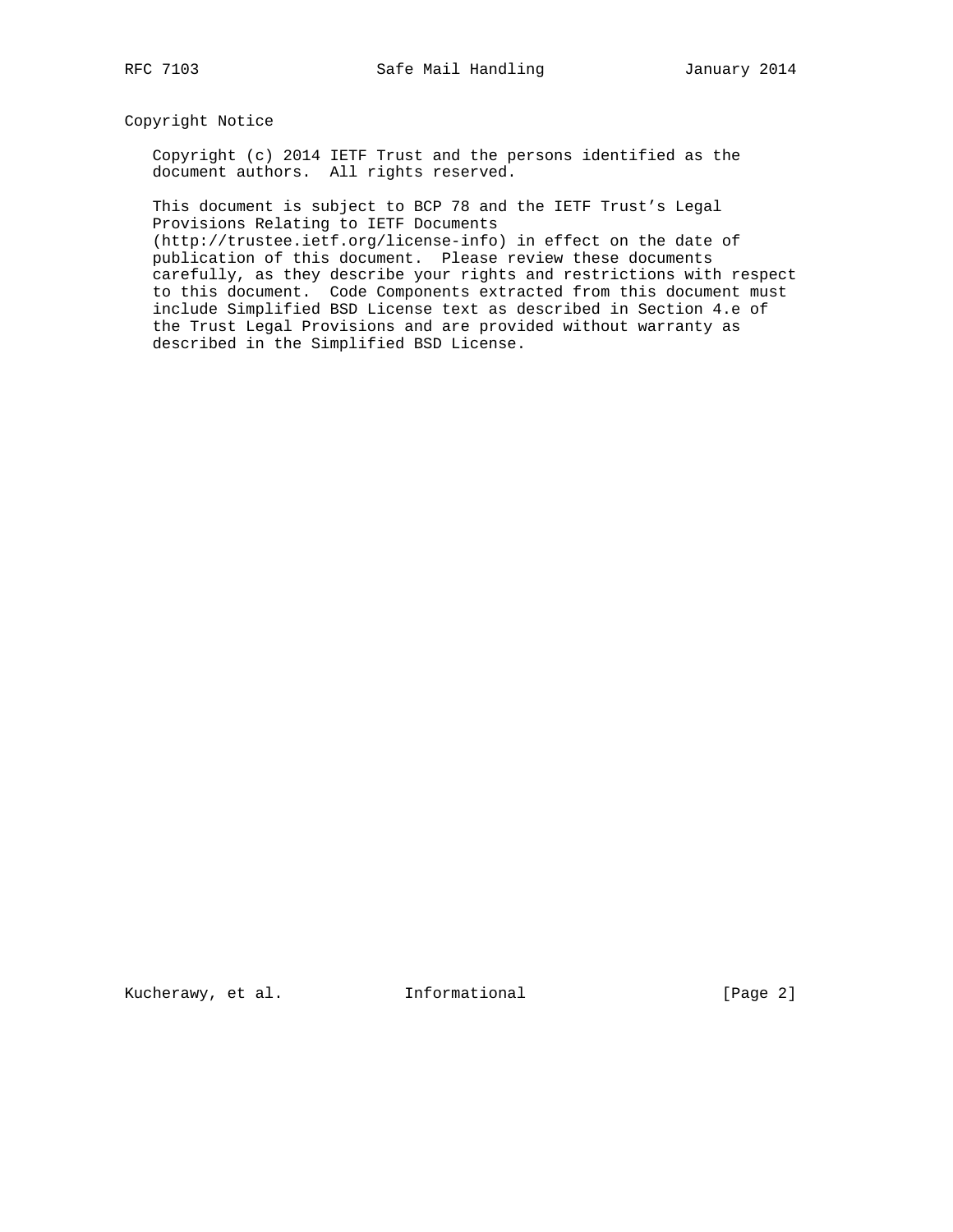# Table of Contents

| Introduction $\ldots \ldots \ldots \ldots \ldots \ldots \ldots \ldots$<br>1. . | $\mathbf{3}$   |
|--------------------------------------------------------------------------------|----------------|
| The Purpose of This Work<br>1.1.                                               | $\overline{3}$ |
| 1.2.<br>Not the Purpose of This Work                                           | $\overline{4}$ |
| General Considerations<br>1.3.                                                 | $\overline{4}$ |
| 2.1                                                                            | 5              |
| 2.1.                                                                           | 5              |
| 3.                                                                             | 5              |
| 4.                                                                             | 5              |
| 5.                                                                             | 6              |
| 6.                                                                             | 7              |
| 7 <sup>1</sup>                                                                 | 8              |
| Converting Obsolete and Invalid Syntaxes<br>7.1.                               | 8              |
| Host-Address Syntax<br>7.1.1.                                                  | 8              |
| 7.1.2.<br>Excessive Angle Brackets                                             | 8              |
| Unbalanced Angle Brackets<br>7.1.3.                                            | 8              |
| Unbalanced Parentheses<br>7.1.4.                                               | $\mathsf{Q}$   |
| Commas in Address Lists<br>7.1.5.                                              | 9              |
| 7.1.6. Unbalanced Quotes                                                       | 10             |
| Naked Local-Parts<br>7.1.7.                                                    | 10             |
| 7.2.                                                                           | 10             |
| 7.3.                                                                           | 12             |
| Header Malformations<br>7.4.                                                   | 13             |
|                                                                                | 13             |
| Repeated Header Fields<br>7.5.1.                                               | 14             |
| Missing Header Fields<br>7.5.2.                                                | 15             |
| 7.5.3.                                                                         | 16             |
| Missing or Incorrect Charset Information<br>7.6.                               | 16             |
| 7.7.                                                                           | 18             |
| 8 <sub>1</sub>                                                                 | 18             |
| Missing MIME-Version Field<br>8.1.                                             | 19             |
| 8.2.                                                                           | 19             |
| 9.                                                                             | 19             |
| 9.1.                                                                           | 19             |
|                                                                                | 20             |
|                                                                                | 20             |
| 11.1.                                                                          | 20             |
|                                                                                |                |
| 11.2.<br>Informative References                                                | 20             |
| Appendix A. Acknowledgements                                                   | 23             |

Kucherawy, et al. 1nformational [Page 3]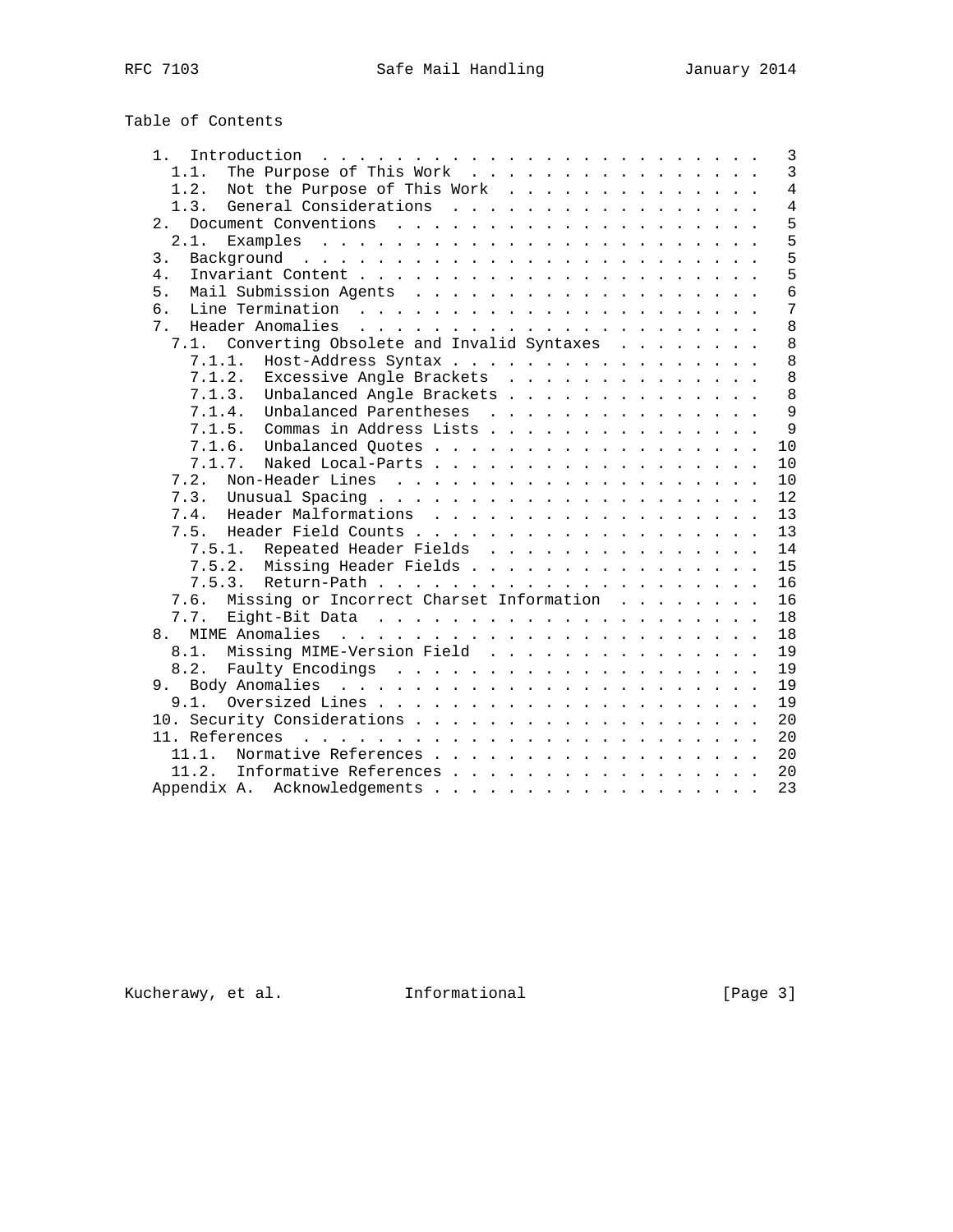# 1. Introduction

### 1.1. The Purpose of This Work

 The history of email standards, going back to [RFC733] and beyond, contains a fairly rigid evolution of specifications. However, implementations within that culture have also long had an undercurrent known formally as "the robustness principle", also known informally as "Postel's Law": "Be liberal in what you accept, and conservative in what you send" [RFC1122].

 Jon Postel's directive is often interpreted to mean that any deviance from a specification is acceptable. However, we believe it was intended only to account for legitimate variations in interpretation within specifications, as well as basic transit errors, like bit errors. Taken to its unintended extreme, excessive tolerance would imply that there are no limits to the liberties that a sender might take, while presuming a burden on a receiver to guess "correctly" at the meaning of any such variation. These matters are further compounded by receiver software -- the end users' mail readers - which are also sometimes flawed, leaving senders to craft messages (sometimes bending the rules) to overcome those flaws.

 In general, this served the email ecosystem well by allowing a few errors in implementations without obstructing participation in the game. The proverbial bar was set low. However, as we have evolved into the current era, some of these lenient stances have begun to expose opportunities that can be exploited by malefactors. Various email-based applications rely on the strong application of these standards for simple security checks, while the very basic building blocks of that infrastructure, intending to be robust, fail utterly to assert those standards.

 The distributed and non-interactive nature of email has often prompted adjustments to receiving software, to handle these variations, rather than trying to gain better conformance by senders, since the receiving operator is primarily driven by complaints from recipient users and has no authority over the sending side of the system. Processing with such flexibility comes at some cost, since mail software is faced with decisions about whether to permit non conforming messages to continue toward their destinations unaltered, adjust them to conform (possibly at the cost of losing some of the original message), or reject them outright.

 This document includes a collection of the best advice available regarding a variety of common malformed mail situations; it is to be used as implementation guidance. These malformations are typically

Kucherawy, et al. 1nformational 1999 [Page 4]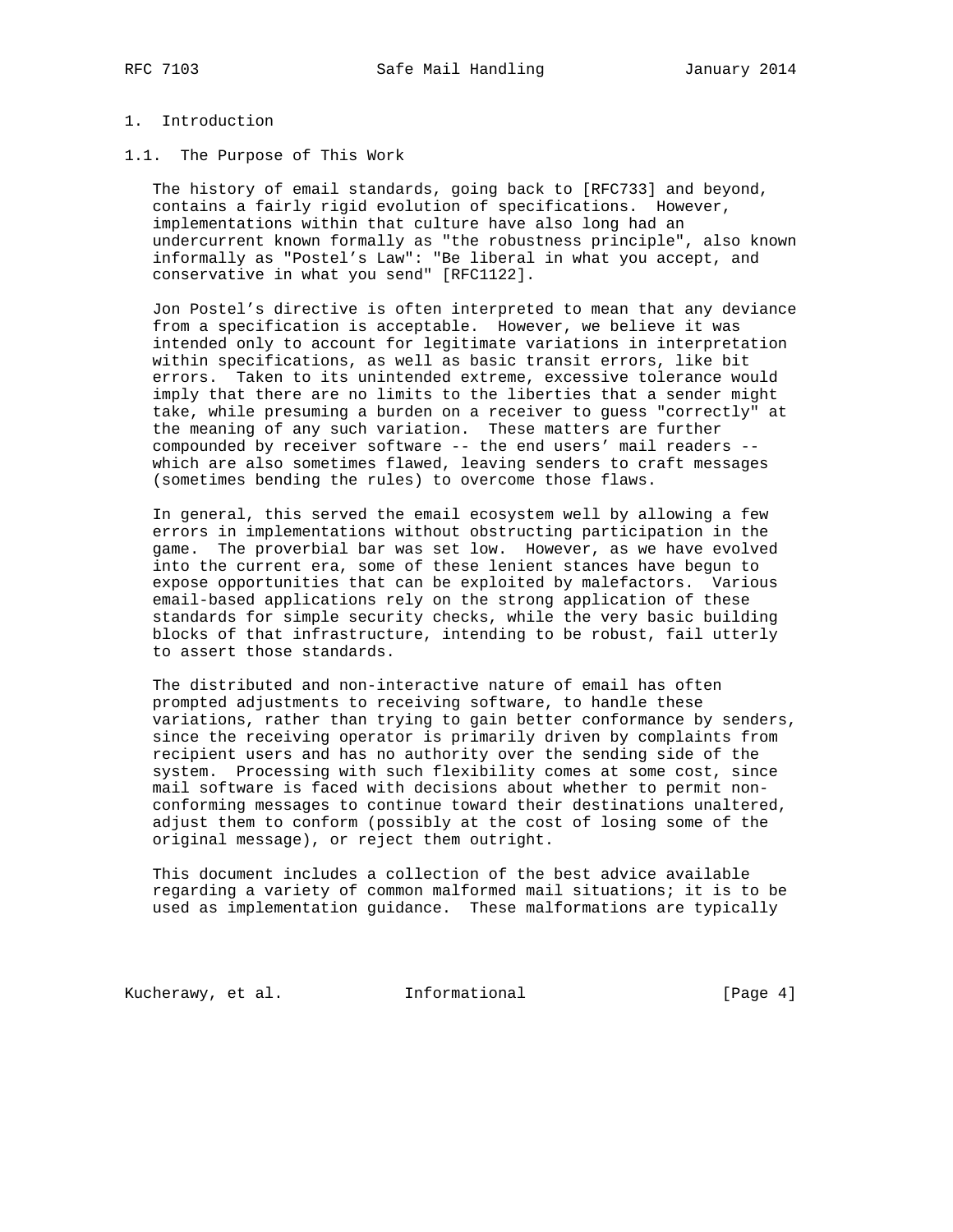based around loose interpretations or implementations of specifications such as the Internet Message Format [MAIL] and Multipurpose Internet Mail Extensions [MIME].

1.2. Not the Purpose of This Work

 It is important to understand that this work is not an effort to endorse or standardize certain common malformations. The code and culture that introduces such messages into the mail stream needs to be repaired, as the security penalty now being paid for this lax processing arguably outweighs the reduction in support costs to end users who are not expected to understand the standards. However, the reality is that this will not be fixed quickly.

 Given this, it is beneficial to provide implementers with guidance about the safest or most effective way to handle malformed messages when they arrive, taking into consideration the trade-offs of the choices available especially with respect to how various actors in the email ecosystem respond to such messages in terms of handling, parsing, or rendering to end users.

1.3. General Considerations

 Many deviations from message format standards are considered by some receivers to be strong indications that the message is undesirable, such as spam or something containing malware. These receivers quickly decide that the best handling choice is simply to reject or discard the message. This means malformations caused by innocent misunderstandings or ignorance of proper syntax can cause messages with no ill intent also to fail to be delivered.

 Senders that want to ensure message delivery are best advised to adhere strictly to the relevant standards (including, but not limited to, [MAIL], [MIME], and [DKIM]), as well as observe other industry best practices such as may be published from time to time by either the IETF or independently.

 Receivers that haven't the luxury of strict enforcement of the standards on inbound messages are usually best served by observing the following guidelines for handling of malformed messages:

 1. Whenever possible, mitigation of syntactic malformations should be guided by an assessment of the most likely semantic intent. For example, it is reasonable to conclude that multiple sets of angle brackets around an address are simply superfluous and can be dropped.

Kucherawy, et al. Informational [Page 5]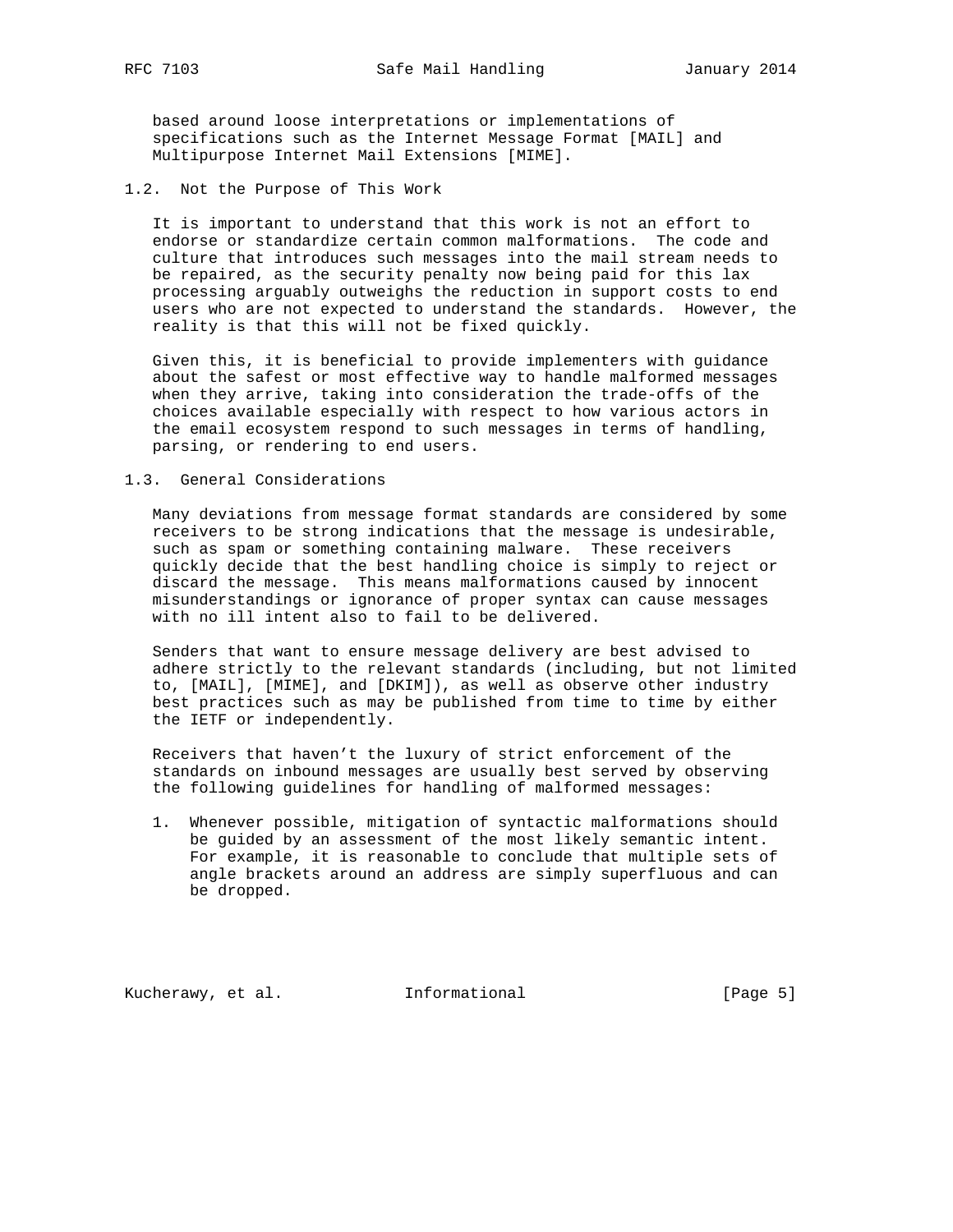- 2. When the intent is unclear, or when it is clear but also impractical to change the content to reflect that intent, mitigation should be limited to cases where not taking any corrective action would clearly lead to a worse outcome.
- 3. Security issues, when present, need to be addressed and may force mitigation strategies that are otherwise suboptimal.
- 2. Document Conventions

#### 2.1. Examples

 Examples of message content include a number within braces at the end of each line. These are line numbers for use in subsequent discussion, and they are not actually part of the message content presented in the example.

Blank lines are not numbered in the examples.

3. Background

 The reader would benefit from reading [EMAIL-ARCH] for some general background about the overall email architecture. Of particular interest is the Internet Message Format, detailed in [MAIL]. Throughout this document, the use of the term "message" should be assumed to mean a block of text conforming to the Internet Message Format.

4. Invariant Content

 An agent handling a message could use several distinct representations of the message. One is an internal representation, such as separate blocks of storage for the header and body, some header or body alterations, or tables indexed by header name, set up to make particular kinds of processing easier. The other is the representation passed along to the next agent in the handling chain. This might be identical to the message input to the module, or it might have some changes such as added or reordered header fields or body elisions to remove malicious content.

 Message handling is usually most effective when each in a sequence of handling modules receives the same content for analysis. A module that "fixes" or otherwise alters the content passed to later modules can prevent the later modules from identifying malicious or other content that exposes the end user to harm. It is important that all processing modules can make consistent assertions about the content. Modules that operate sequentially sometimes add private header fields to relay information downstream for later filters to use (and

Kucherawy, et al. 1nformational [Page 6]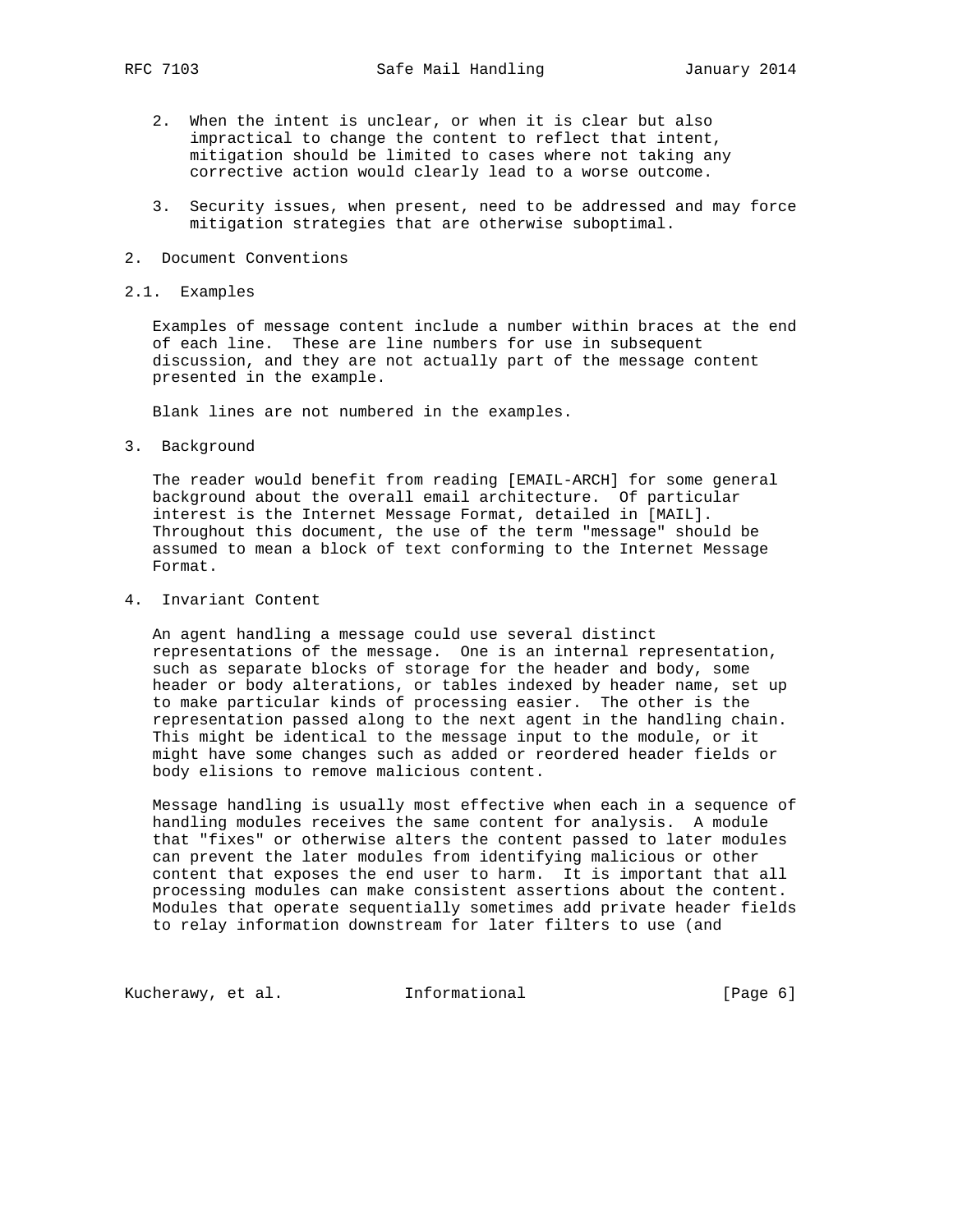possibly remove), or they may have out-of-band ways of doing so. However, even the presence of private header fields can impact a downstream handling agent unaware of its local semantics, so an out of-band method is always preferable.

 The above is less of a concern when multiple analysis modules are operated in parallel, independent of one another.

 Often, abuse reporting systems can act effectively only when a complaint or report contains the original message exactly as it was generated. Messages that have been altered by handling modules might render a complaint not actionable as the system receiving the report may be unable to identify the original message as one of its own.

 Some message changes alter syntax without changing semantics. For example, Section 7.4 describes a situation where an agent removes additional header whitespace. This is a syntax change without a change in semantics, though some systems (such as DKIM) are sensitive to such changes. Message system developers need to be aware of the downstream impact of making either kind of change.

 Where a change to content between modules is unavoidable, it is a good idea to add standard trace data to indicate a "visible" handoff between modules has occurred. The only advisable way to do this is to prepend Received fields with the appropriate information, as described in Section 3.6.7 of [MAIL].

 There will always be local handling exceptions, but these guidelines should be useful for developing integrated message processing environments.

 In most cases, this document only discusses techniques used on internal representations. It is occasionally necessary to make changes between the input and output versions; such cases will be called out explicitly.

5. Mail Submission Agents

 Within the email context, the single most influential component that can reduce the presence of malformed items in the email system is the Mail Handling Service (MHS; see [EMAIL-ARCH]), which includes the Mail Submission Agent (MSA). This is the component that is essentially the interface between end users that create content and the mail stream.

 MHSs need to become more strict about enforcement of all relevant email standards, especially [MAIL] and the [MIME] family of documents.

Kucherawy, et al. 1nformational [Page 7]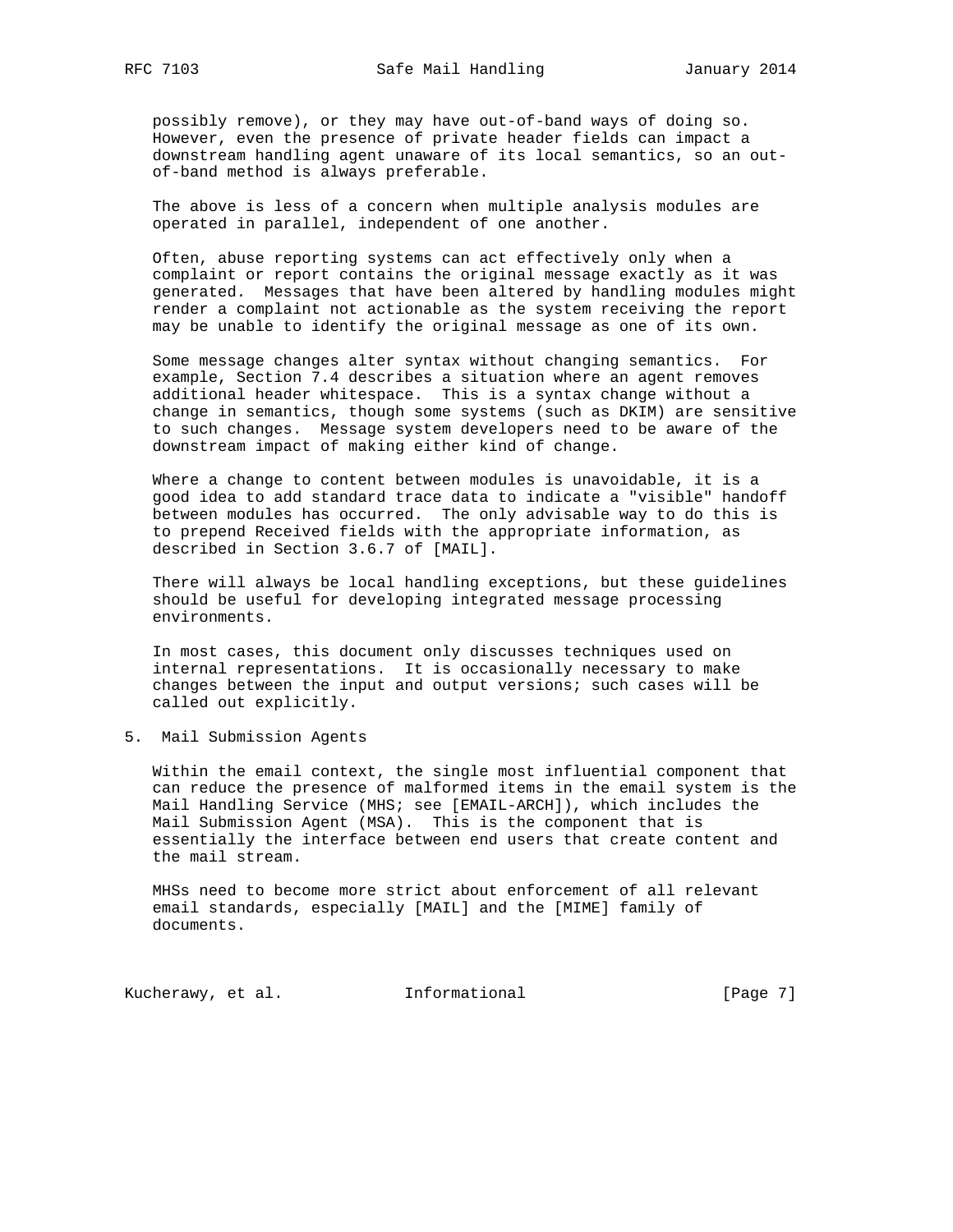More strict conformance by relaying Mail Transfer Agents (MTAs) will also be helpful. Although preventing the dissemination of malformed messages is desirable, the rejection of such mail already in transit also has a support cost -- namely, the creation of a [DSN] that many end users might not understand.

### 6. Line Termination

 For interoperable Internet Mail messages, the only valid line separation sequence during a typical SMTP session is ASCII 0x0D ("carriage return", or CR) followed by ASCII 0x0A ("line feed", or LF), commonly referred to as "CRLF". This is not the case for binary mode SMTP (see [BINARYSMTP]).

 Common UNIX user tools, however, typically only use LF for internal line termination. This means that a protocol engine that converts between UNIX and Internet message formats has to convert between these two end-of-line representations before transmitting a message or after receiving it.

 Non-compliant implementations can create messages with a mix of line terminations, such as LF everywhere except CRLF only at the end of the message. According to [SMTP] and [MAIL], this means the entire message actually exists on a single line.

 Within modern Internet Mail, it is highly unlikely that an isolated CR or LF is valid in common ASCII text. Furthermore, when content actually does need to contain such an unusual character sequence, [MIME] provides mechanisms for encoding that content in an SMTP-safe manner.

 Thus, it will typically be safe and helpful to treat an isolated CR or LF as equivalent to a CRLF when parsing a message.

 Note that this advice pertains only to the raw SMTP data and not to decoded MIME entities. As noted above, when MIME encoding mechanisms are used, the unusual character sequences are not visible in the raw SMTP stream.

Kucherawy, et al. 1nformational 1999 [Page 8]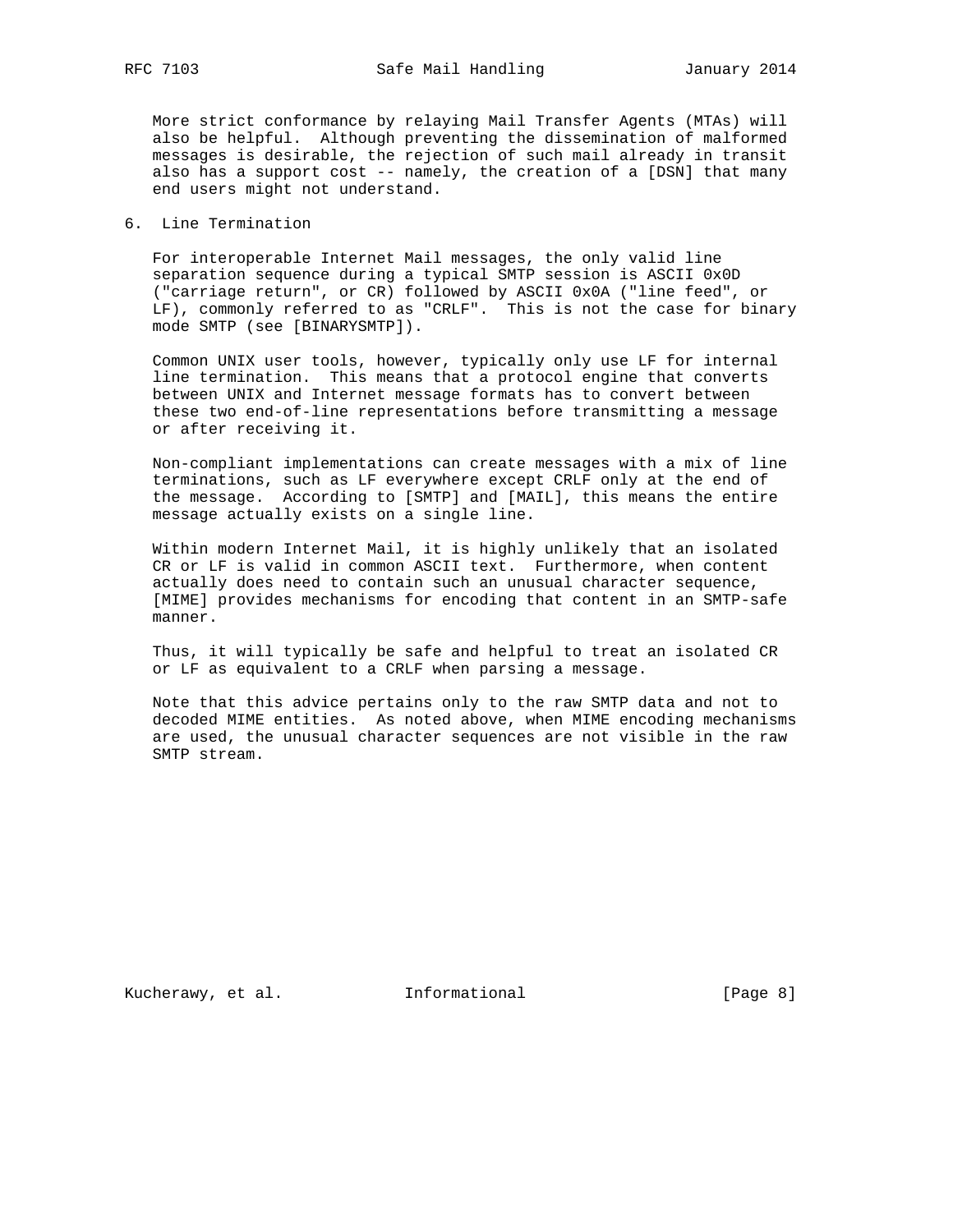7. Header Anomalies

 This section covers common syntactic and semantic anomalies found in a message header and presents suggested methods of mitigation.

7.1. Converting Obsolete and Invalid Syntaxes

 A message using an obsolete header syntax (see Section 4 of [MAIL]) might confound an agent that is attempting to be robust in its handling of syntax variations. A bad actor could exploit such a weakness in order to get abusive or malicious content through a filter. This section presents some examples of such variations. Messages including these variations ought to be rejected; where this is not possible, recommended internal interpretations are provided.

7.1.1. Host-Address Syntax

The following obsolete syntax attempts to specify source routing:

To: <@example.net:fran@example.com>

 This means "send to fran@example.com via the mail service at example.net". It can safely be interpreted as:

To: <fran@example.com>

- 7.1.2. Excessive Angle Brackets
	- The following overuse of angle brackets:

To: <<<user2@example.org>>>

can safely be interpreted as:

To: <user2@example.org>

### 7.1.3. Unbalanced Angle Brackets

The following use of unbalanced angle brackets:

To: <another@example.net

can usually be treated as:

To: <another@example.net>

Kucherawy, et al. Informational [Page 9]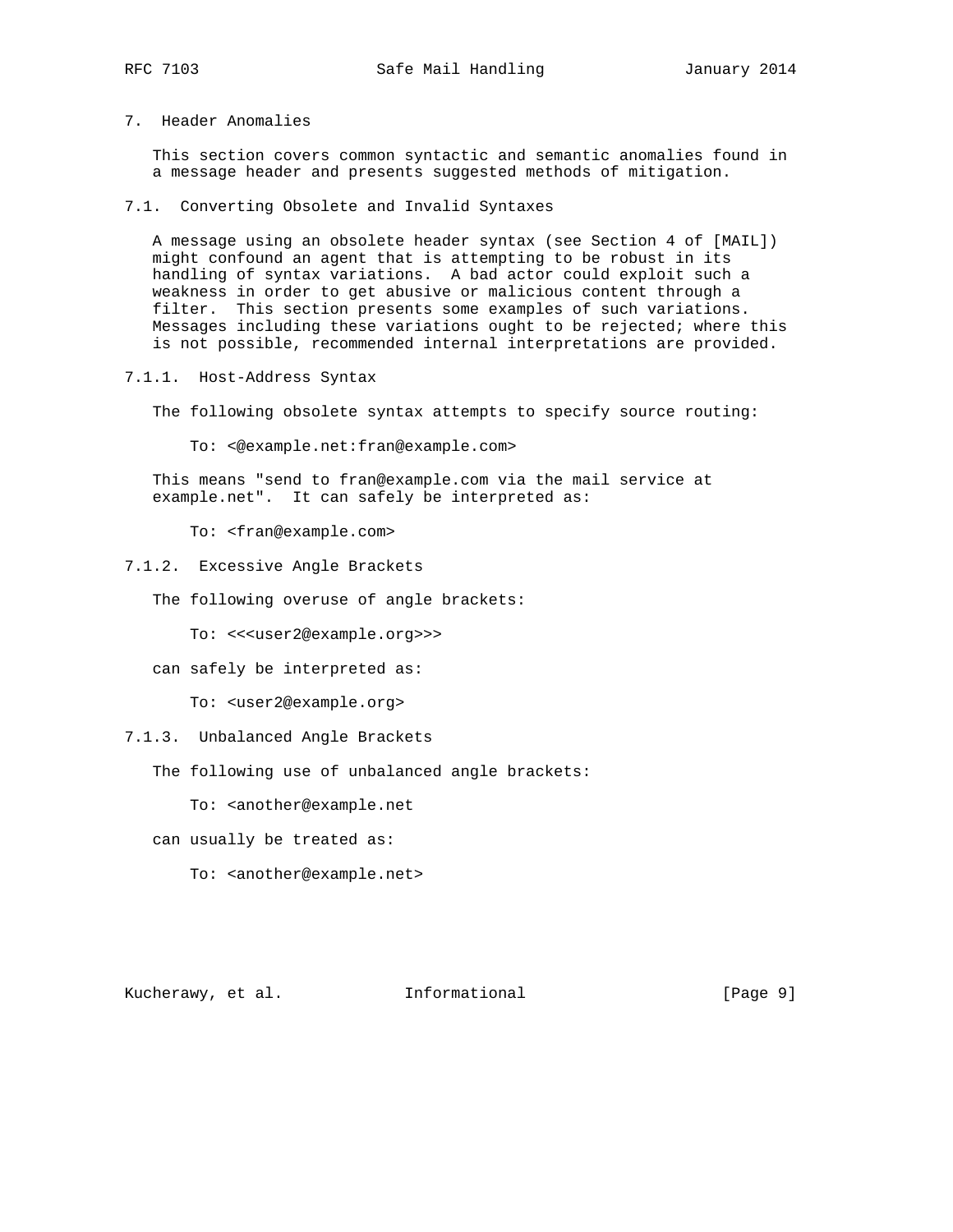The following:

To: second@example.org>

can usually be treated as:

To: second@example.org

7.1.4. Unbalanced Parentheses

The following use of unbalanced parentheses:

To: (Testing <fran@example.com>

can safely be interpreted as:

To: (Testing) <fran@example.com>

Likewise, this case:

To: Testing) <sam@example.com>

can safely be interpreted as:

To: "Testing)" <sam@example.com>

 In both cases, it is obvious where the active email address in the string can be found. The former case retains the active email address in the string by completing what appears to be intended as a comment; the intent in the latter case is less obvious, so the leading string is interpreted as a display name.

7.1.5. Commas in Address Lists

This use of an errant comma:

To: <third@example.net, fourth@example.net>

 can usually be interpreted as ending an address, so the above is usually best interpreted as:

To: third@example.net, fourth@example.net

Kucherawy, et al. 1nformational [Page 10]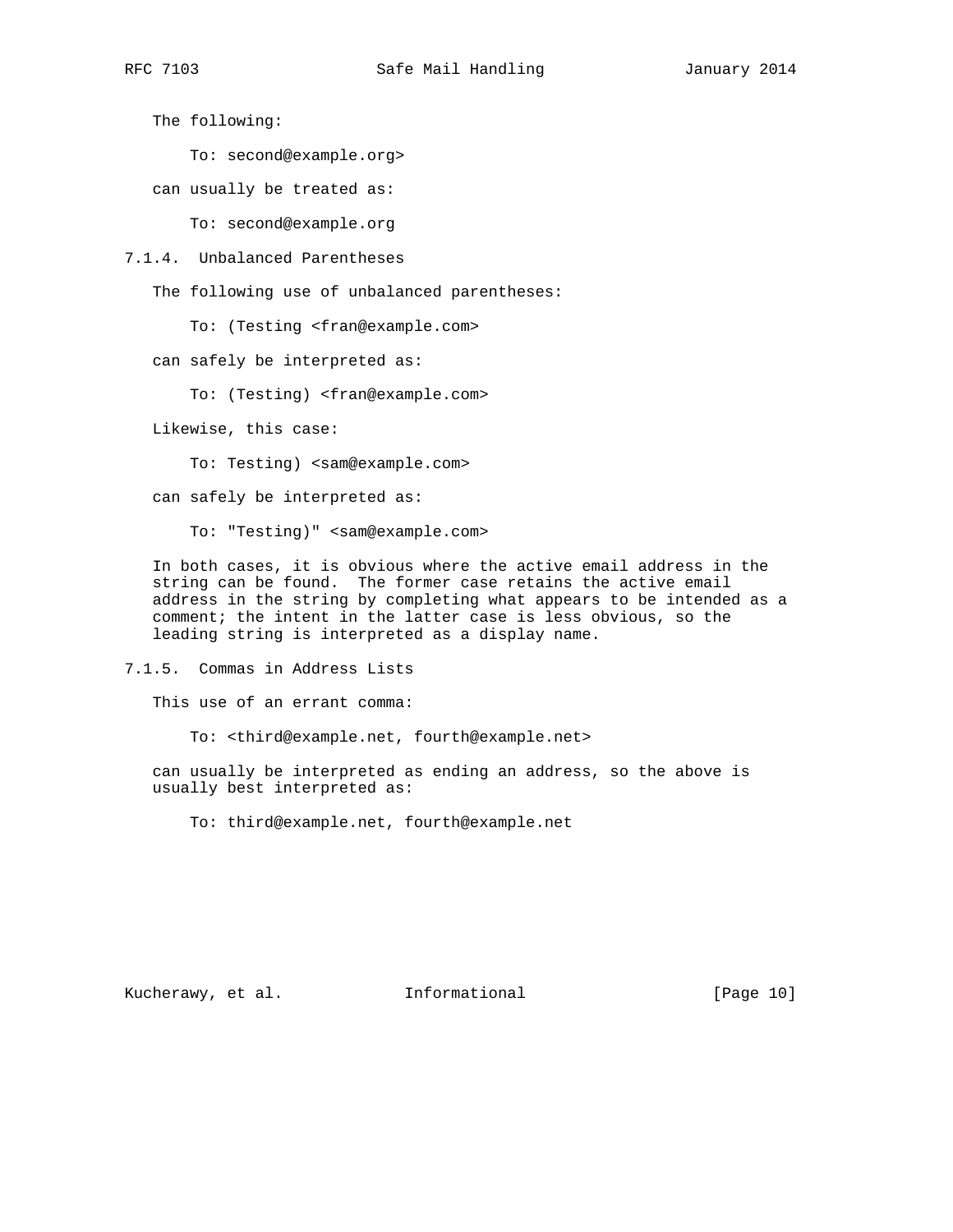7.1.6. Unbalanced Quotes

The following use of unbalanced quotation marks:

To: "Joe <joe@example.com>

 leaves software with no unambiguous interpretation. One possible interpretation is:

To: "Joe <joe@example.com>"@example.net

 where "example.net" is the domain name or host name of the handling agent making the interpretation. However, the more obvious and likely best interpretation is simply:

To: "Joe" <joe@example.com>

7.1.7. Naked Local-Parts

 [MAIL] defines a local-part as the user portion of an email address, and the display-name as the "user-friendly" label that accompanies the address specification.

 Some broken submission agents might introduce messages with only a local-part or only a display-name and no properly formed address. For example:

To: Joe

 A submission agent ought to reject this or, at a minimum, append "@" followed by its own host name or some other valid name likely to enable a reply to be delivered to the correct mailbox. Where this is not done, an agent receiving such a message will probably be successful by synthesizing a valid header field for evaluation using the techniques described in Section 7.5.2.

7.2. Non-Header Lines

 Some messages contain a line of text in the header that is not a valid message header field of any kind. For example:

 From: user@example.com {1} To: userpal@example.net {2} Subject: This is your reminder {3} about the football game tonight  $\{4\}$  Date: Wed, 20 Oct 2010 20:53:35 -0400 {5} Don't forget to meet us for the tailgate party! {7}

Kucherawy, et al. Informational [Page 11]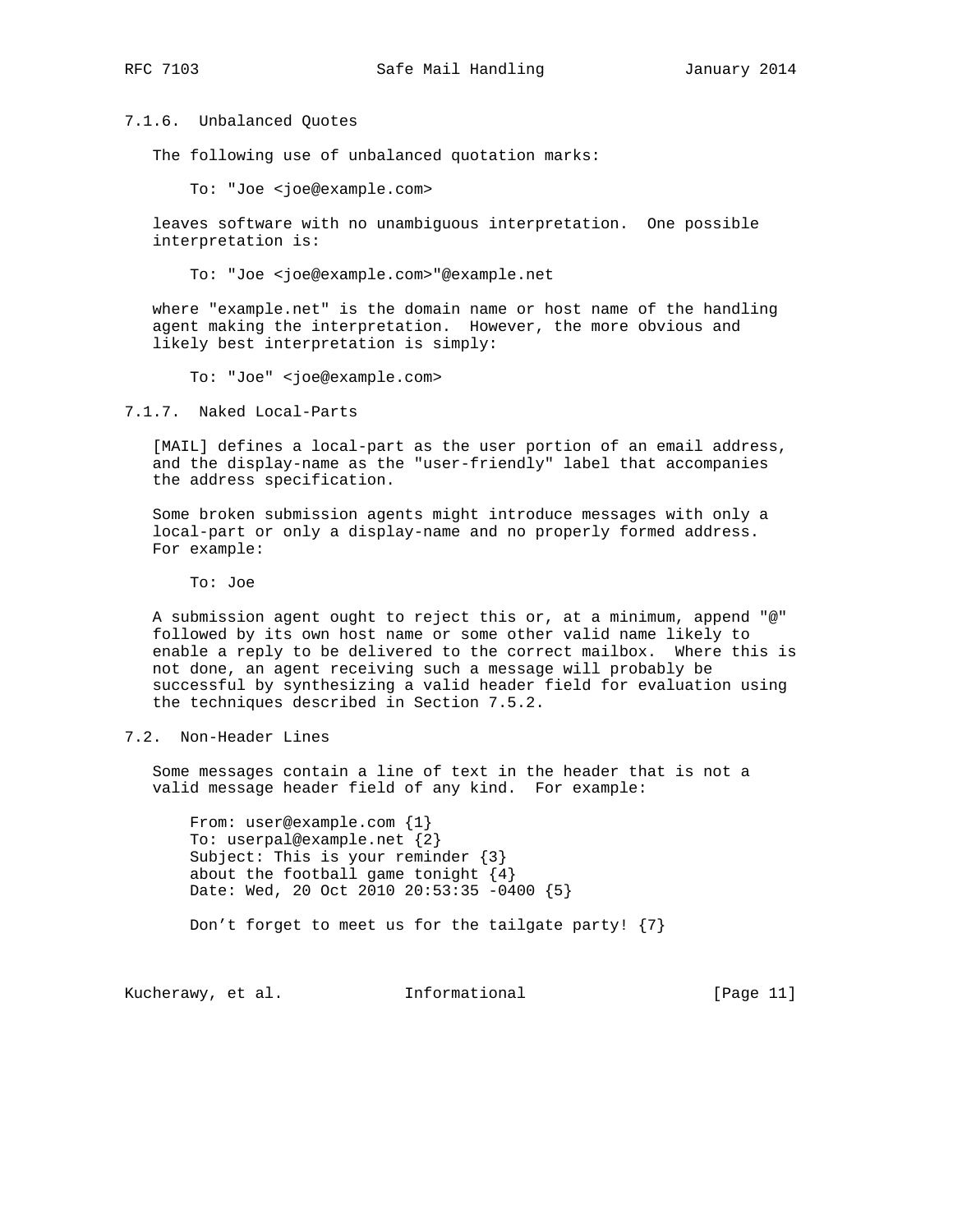The cause of this is typically a bug in a message generator of some kind. Line  $\{4\}$  was intended to be a continuation of line  $\{3\}$ ; it should have been indented by whitespace as set out in Section 2.2.3 of [MAIL].

 This anomaly has varying impacts on processing software, depending on the implementation:

- 1. Some agents choose to separate the header of the message from the body only at the first empty line (that is, a CRLF immediately followed by another CRLF).
- 2. Some agents assume this anomaly should be interpreted to mean the body starts at line  $\{4\}$ , as the end of the header is assumed by encountering something that is not a valid header field or folded portion thereof.
- 3. Some agents assume this should be interpreted as an intended header folding as described above and thus simply append a single space character (ASCII 0x20) and the content of line  $\{4\}$  to that of line {3}.
- 4. Some agents reject this outright as line {4} is neither a valid header field nor a folded continuation of a header field prior to an empty line.

 This can be exploited if it is known that one message handling agent will take one action, while the next agent in the handling chain will take another. Consider, for example, a message filter that searches message headers for properties indicative of abusive or malicious content that is attached to a Mail Transfer Agent (MTA) implementing option 2 above. An attacker could craft a message that includes this malformation at a position above the property of interest, knowing the MTA will not consider that content part of the header. Consequently, the MTA will not feed it to the filter; thus, it avoids detection. Meanwhile, the Mail User Agent (MUA), which presents the content to an end user, implements option 1 or 3, which has some undesirable effect.

 It should be noted that a few implementations choose option 4 above since any reputable message generation program will get header folding right, and thus anything so blatant as this malformation is likely an error caused by a malefactor.

Kucherawy, et al. 1nformational [Page 12]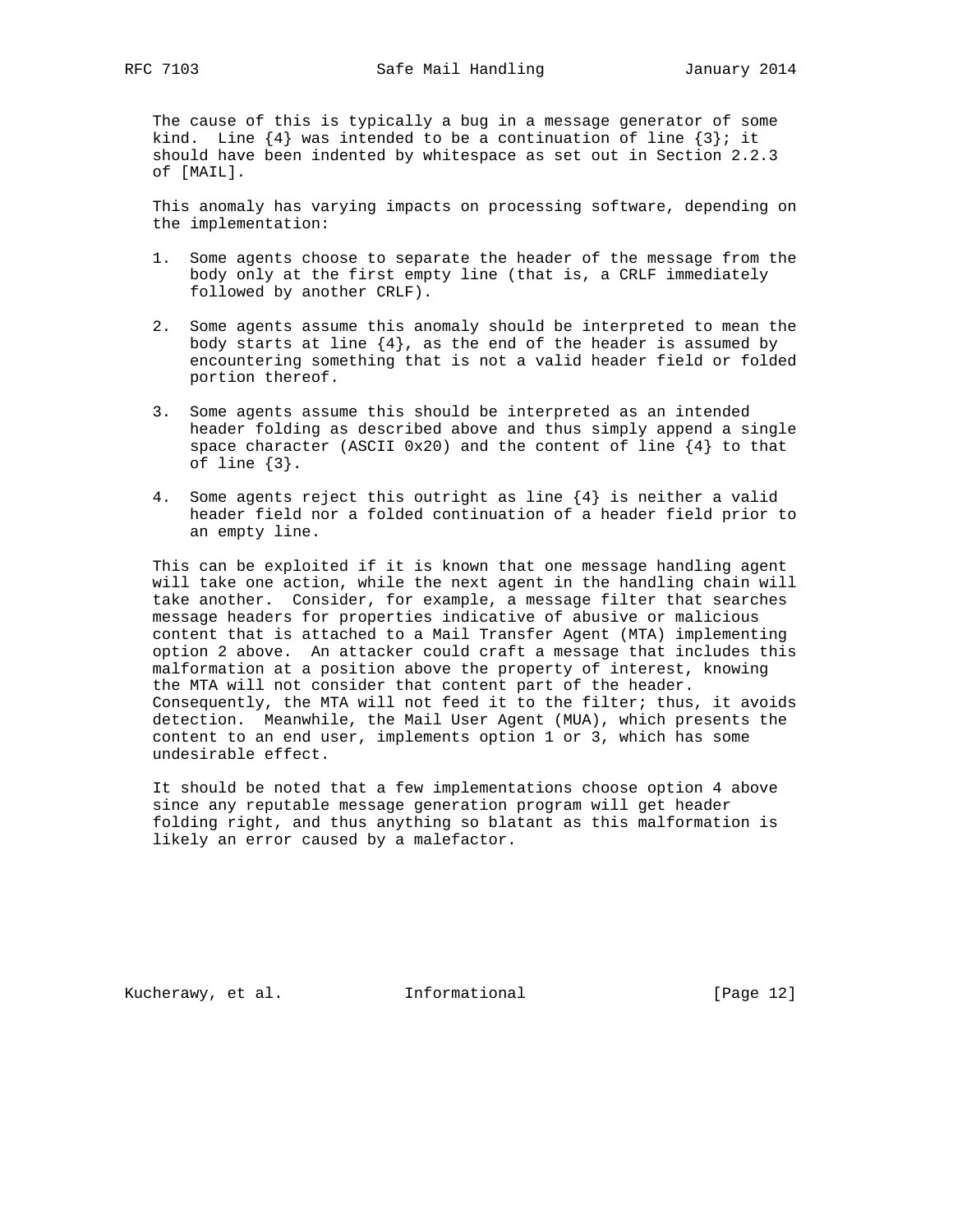The preferred implementation if option 4 above is not employed is to apply the following heuristic when this malformation is detected:

- 1. Search forward for an empty line. If one is found, then apply option 3 above to the anomalous line, and continue.
- 2. Search forward for another line that appears to be a new header field (a name followed by a colon). If one is found, then apply option 3 above to the anomalous line, and continue.

#### 7.3. Unusual Spacing

The following message is valid per [MAIL]:

 From: user@example.com {1} To: userpal@example.net {2} Subject: This is your reminder {3} {4} about the football game tonight {5} Date: Wed, 20 Oct 2010 20:53:35 -0400 {6}

Don't forget to meet us for the tailgate party! {8}

Line  $\{4\}$  contains a single whitespace. The intended result is that lines  $\{3\}$ ,  $\{4\}$ , and  $\{5\}$  comprise a single continued header field. However, some agents are aggressive at stripping trailing whitespace, which will cause line  ${4}$  to be treated as an empty line, and thus the separator line between header and body. This can affect header specific processing algorithms as described in the previous section.

 This example was legal in earlier versions of the Internet message format standard but was rendered obsolete as of [RFC2822] as line  $\{4\}$ could be interpreted as the separator between the header and body.

 The best handling of this example is for a message parsing engine to behave as if line  ${4}$  were not present in the message and for a message creation engine to emit the message with line {4} removed.

Kucherawy, et al. 1nformational [Page 13]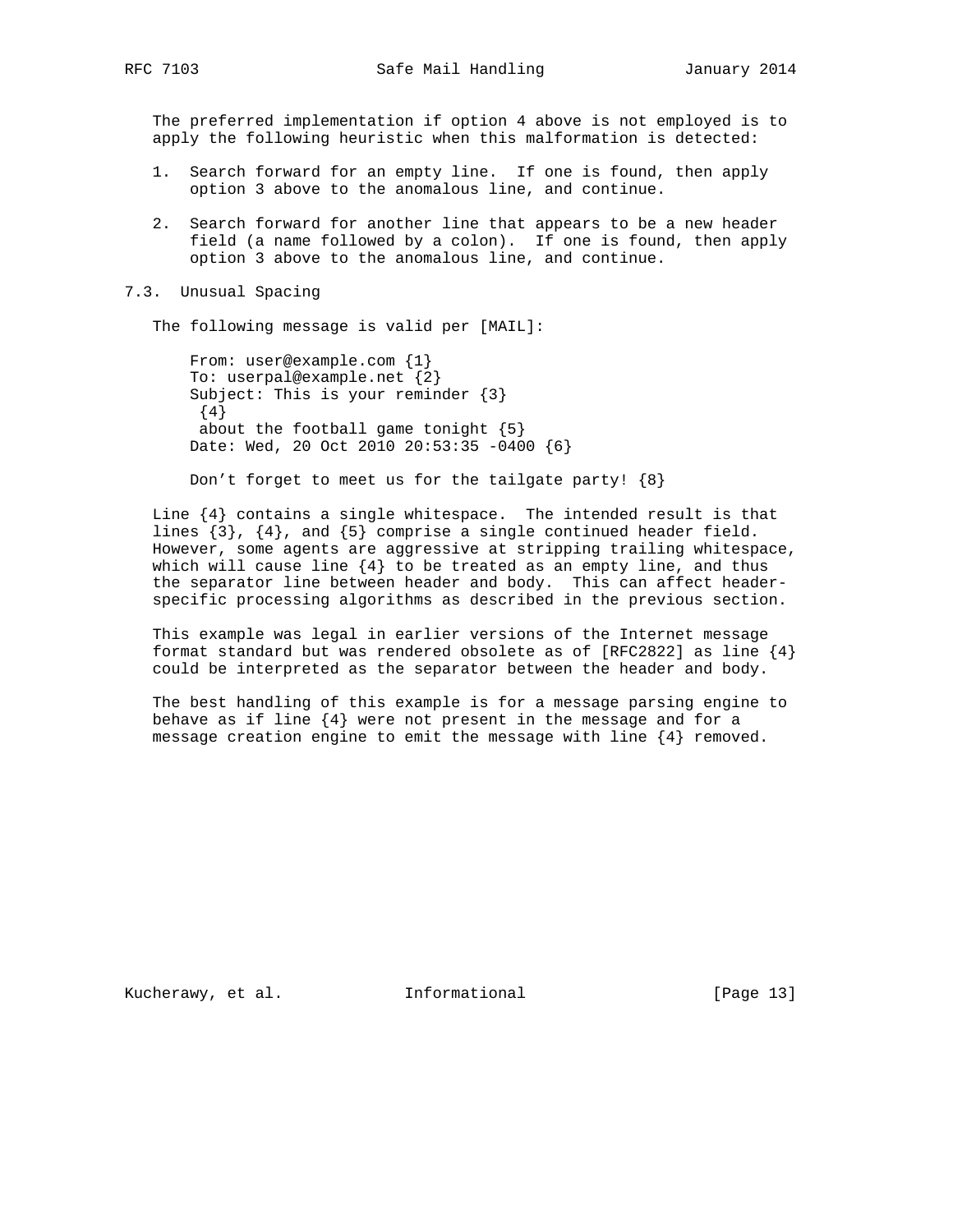# 7.4. Header Malformations

 Among the many possible malformations, a common one is insertion of whitespace at unusual locations, such as:

 From: user@example.com {1} To: userpal@example.net {2} Subject: This is your reminder {3} MIME-Version : 1.0 {4} Content-Type: text/plain {5} Date: Wed, 20 Oct 2010 20:53:35 -0400 {6}

Don't forget to meet us for the tailgate party! {8}

Note the addition of whitespace in line  $\{4\}$  after the header field name but before the colon that separates the name from the value.

 The obsolete grammar of Section 4 of [MAIL] permits that extra whitespace, so it cannot be considered invalid. However, a consensus of implementations prefers to remove that whitespace. There is no perceived change to the semantics of the header field being altered as the whitespace is itself semantically meaningless. Therefore, it is best to remove all whitespace after the field name but before the colon and to emit the field in this modified form.

# 7.5. Header Field Counts

 Section 3.6 of [MAIL] prescribes specific header field counts for a valid message. Few agents actually enforce these in the sense that a message whose header contents exceed one or more limits set there are generally allowed to pass; they typically add any required fields that are missing, however.

 Also, few agents that use messages as input, including MUAs that actually display messages to users, verify that the input is valid before proceeding. Some popular open-source filtering programs and some popular Mailing List Management (MLM) packages select either the first or last instance of a particular field name, such as From, to decide who sent a message. Absent strict enforcement of [MAIL], an attacker can craft a message with multiple instances of the same fields if that attacker knows the filter will make a decision based on one, but the user will be shown the others.

 This situation is exacerbated when message validity is assessed, such as through enhanced authentication methods like DomainKeys Identified Mail [DKIM]. Such methods might cover one instance of a constrained field but not another, taking the wrong one as "good" or "safe". An

Kucherawy, et al. 1nformational [Page 14]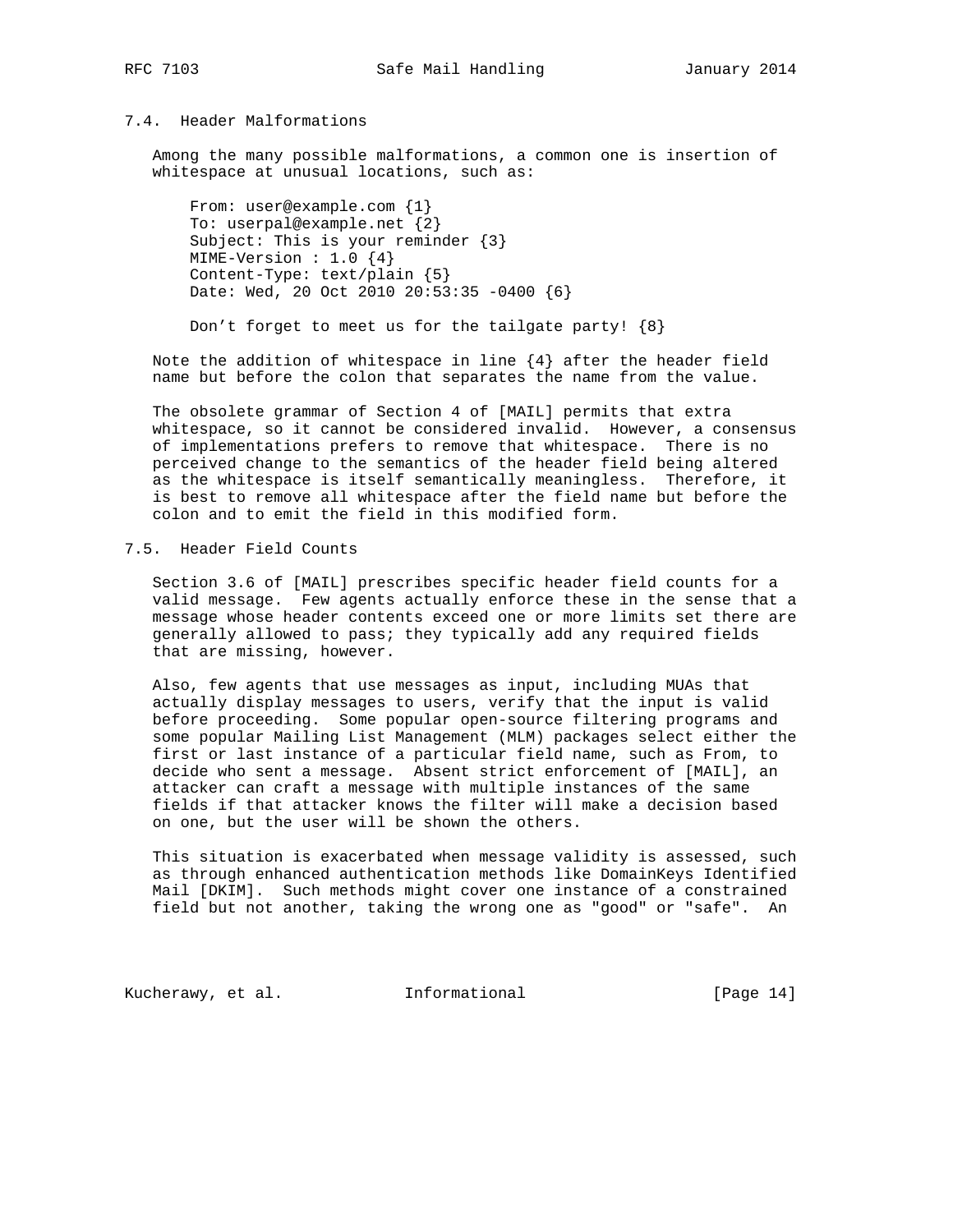MUA, for example, could show the first of two From fields to an end user as "good" or "safe", while an authentication method actually only verified the second.

 In attempting to counter this exposure, one of the following strategies can be used:

- 1. reject outright or refuse to process further any input message that does not conform to Section 3.6 of [MAIL];
- 2. remove or, in the case of an MUA, refuse to render any instances of a header field whose presence exceeds a limit prescribed in Section 3.6 of [MAIL] when generating its output;
- 3. where a field can contain multiple distinct values (such as From) or is free-form text (such as Subject), combine them into a semantically identical, single header field of the same name (see Section 7.5.1);
- 4. alter the name of any header field whose presence exceeds a limit prescribed in Section 3.6 of [MAIL] when generating its output so that later agents can produce a consistent result. Any alteration likely to cause the field to be ignored by downstream agents is acceptable. A common approach is to prefix the field names with a string such as "BAD-".

 When selecting a mitigation action (or some other action) from the above list, an operator must consider its needs and the nature of its user base.

7.5.1. Repeated Header Fields

 There are some occasions where repeated fields are encountered where only one is expected. Two examples are presented. First:

From: reminders@example.com {1} To: jqpublic@example.com {2} Subject: Automatic Meeting Reminder {3} Subject:  $4pm$  Today -- Staff Meeting  $\{4\}$ Date: Wed, 20 Oct 2010 08:00:00 -0700 {5}

Reminder of the staff meeting today in the small  $\{6\}$ auditorium. Come early! {7}

 The message above has two Subject fields, which is in violation of Section 3.6 of [MAIL]. A safe interpretation of this would be to treat it as though the two Subject field values were concatenated, so long as they are not identical, such as:

Kucherawy, et al. 1nformational [Page 15]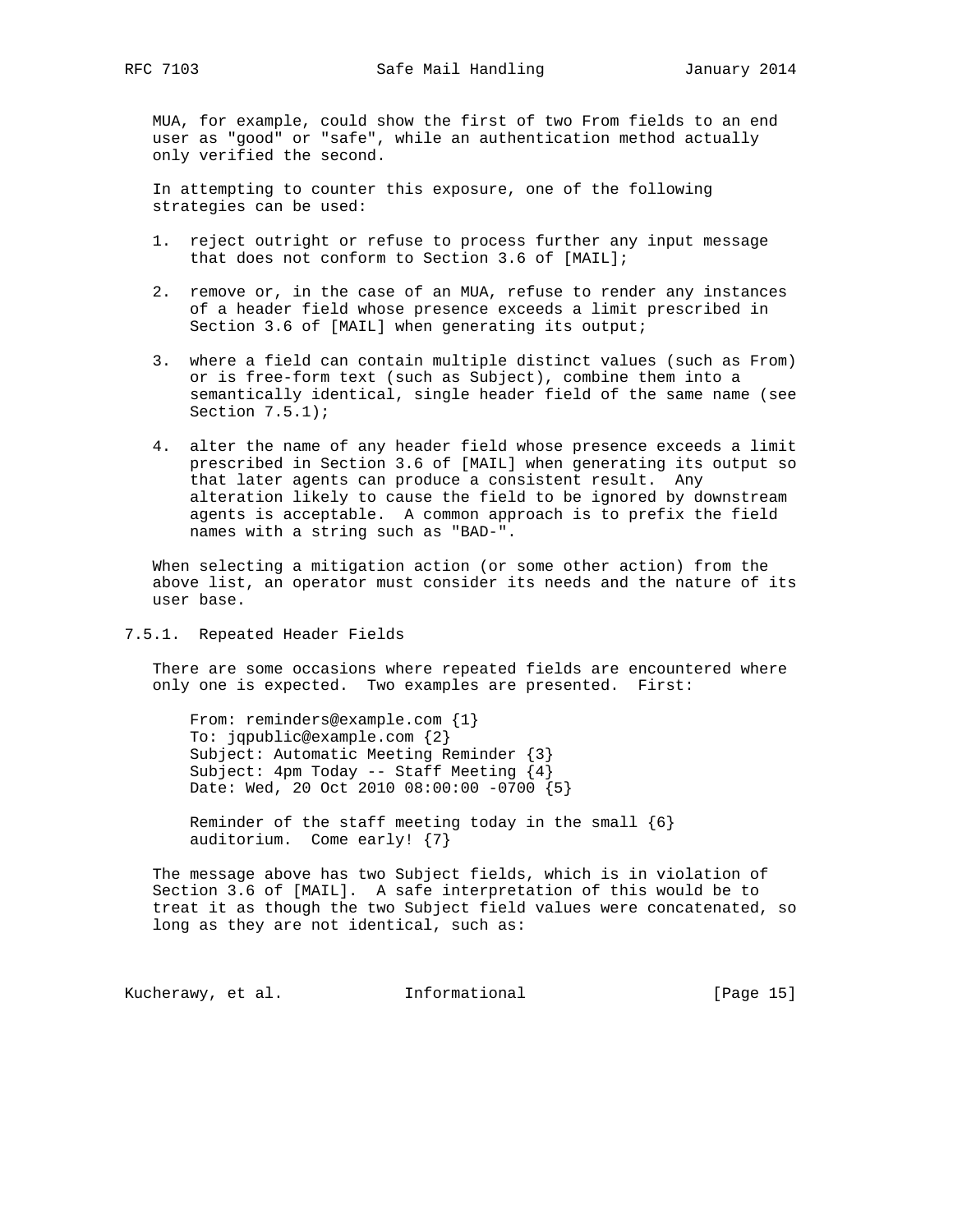```
From: reminders@example.com {1}
 To: jqpublic@example.com {2}
 Subject: Automatic Meeting Reminder {3}
   4pm Today -- Staff Meeting {4}
 Date: Wed, 20 Oct 2010 08:00:00 -0700 {5}
Reminder of the staff meeting today in the small \{6\} auditorium. Come early! {7}
```
Second:

```
 From: president@example.com {1}
 From: vice-president@example.com {2}
 To: jqpublic@example.com {3}
 Subject: A note from the E-Team {4}
 Date: Wed, 20 Oct 2010 08:00:00 -0700 {5}
```

```
This memo is to remind you of the corporate dress \{6\} code. Attached you will find an updated copy of {7}
 the policy. {8}
 ...
```
 As with the first example, there is a violation in terms of the number of instances of the From field. A likely safe interpretation would be to combine these into a comma-separated address list in a single From field:

```
 From: president@example.com, {1}
       vice-president@example.com {2}
 To: jqpublic@example.com {3}
 Subject: A note from the E-Team {4}
 Date: Wed, 20 Oct 2010 08:00:00 -0700 {5}
```

```
This memo is to remind you of the corporate dress \{6\} code. Attached you will find an updated copy of {7}
 the policy. {8}
 ...
```
7.5.2. Missing Header Fields

 Similar to the previous section, there are messages seen in the wild that lack certain required header fields. In particular, [MAIL] requires that a From and Date field be present in all messages.

Kucherawy, et al. Informational [Page 16]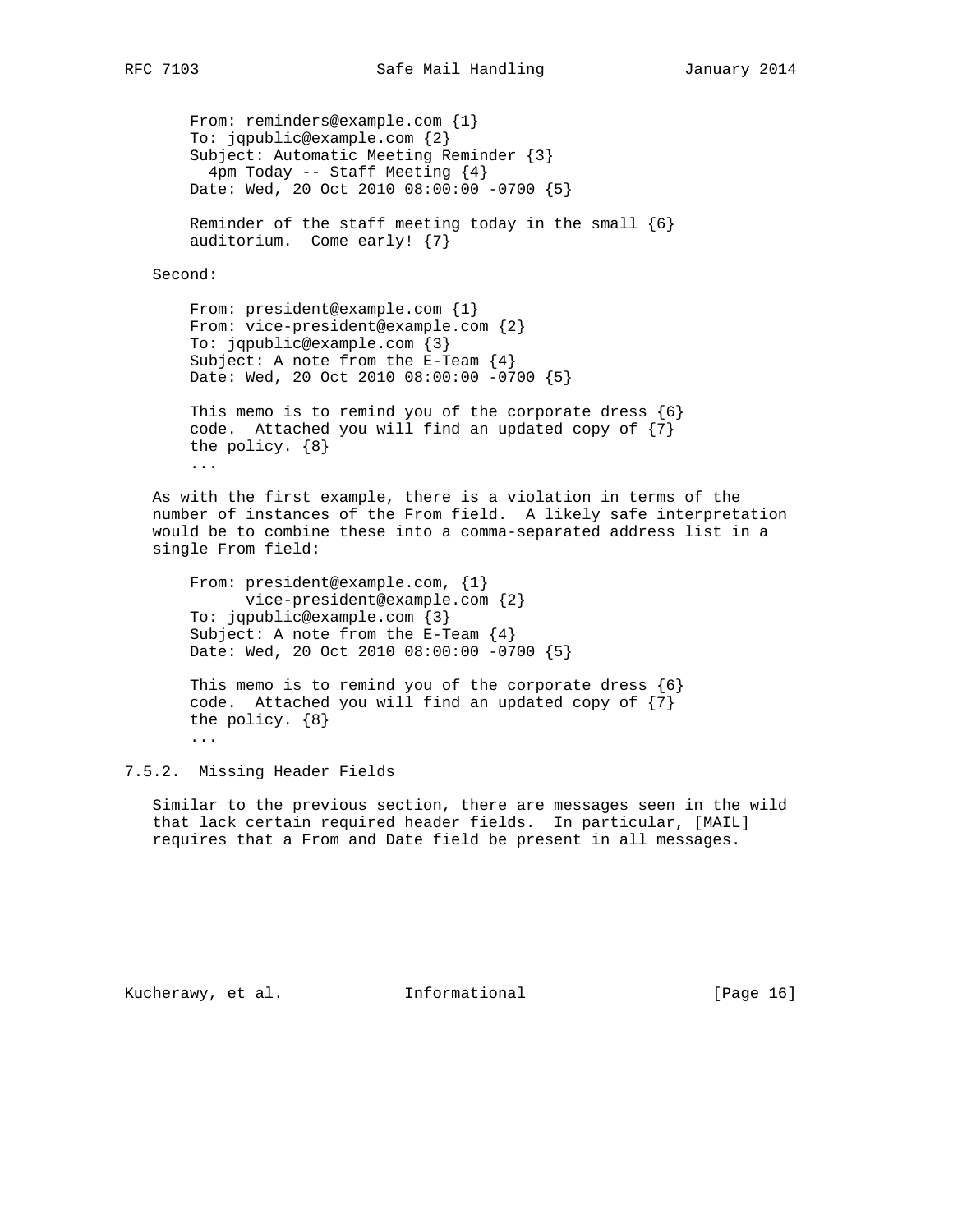When presented with a message lacking these fields, the MTA might perform one of the following:

- 1. Make no changes.
- 2. Add an instance of the missing field(s) using synthesized content based on data provided in other parts of the protocol.

 Option 2 is recommended for handling this case. Handling agents should add these for internal handling if they are missing, but should not add them to the external representation. The reason for this advice is that there are some filter modules that would consider the absence of such fields to be a condition warranting special treatment (for example, rejection), and thus the effectiveness of such modules would be stymied by an upstream filter adding them in a way visible to other components.

 The synthesized fields should contain a best guess as to what should have been there; for From, the SMTP MAIL command's address can be used (if not null) or a placeholder address followed by an address literal (for example, unknown@[192.0.2.1]); for Date, a date extracted from a Received field is a reasonable choice.

 One other important case to consider is a missing Message-ID field. An MTA that encounters a message missing this field should synthesize a valid one and add it to the external representation, since many deployed tools commonly use the content of that field as a unique message reference, so its absence inhibits correlation of message processing. Section 3.6.4 of [MAIL] describes advisable practice for synthesizing the content of this field when it is absent, and establishes a requirement that it be globally unique.

# 7.5.3. Return-Path

 While legitimate messages can contain more than one Return-Path header field, such usage is often an error rather that a valid message containing multiple header field blocks as described in Sections 3.6 of [MAIL]. Accordingly, when a message containing multiple Return-Path header fields is encountered, all but the topmost one is to be disregarded, as it is most likely to have been added nearest to the mailbox that received that message.

#### 7.6. Missing or Incorrect Charset Information

 MIME provides the means to include textual material employing character sets ("charsets") other than US-ASCII. Such material is required to have an identified charset. Charset identification is

Kucherawy, et al. 1nformational [Page 17]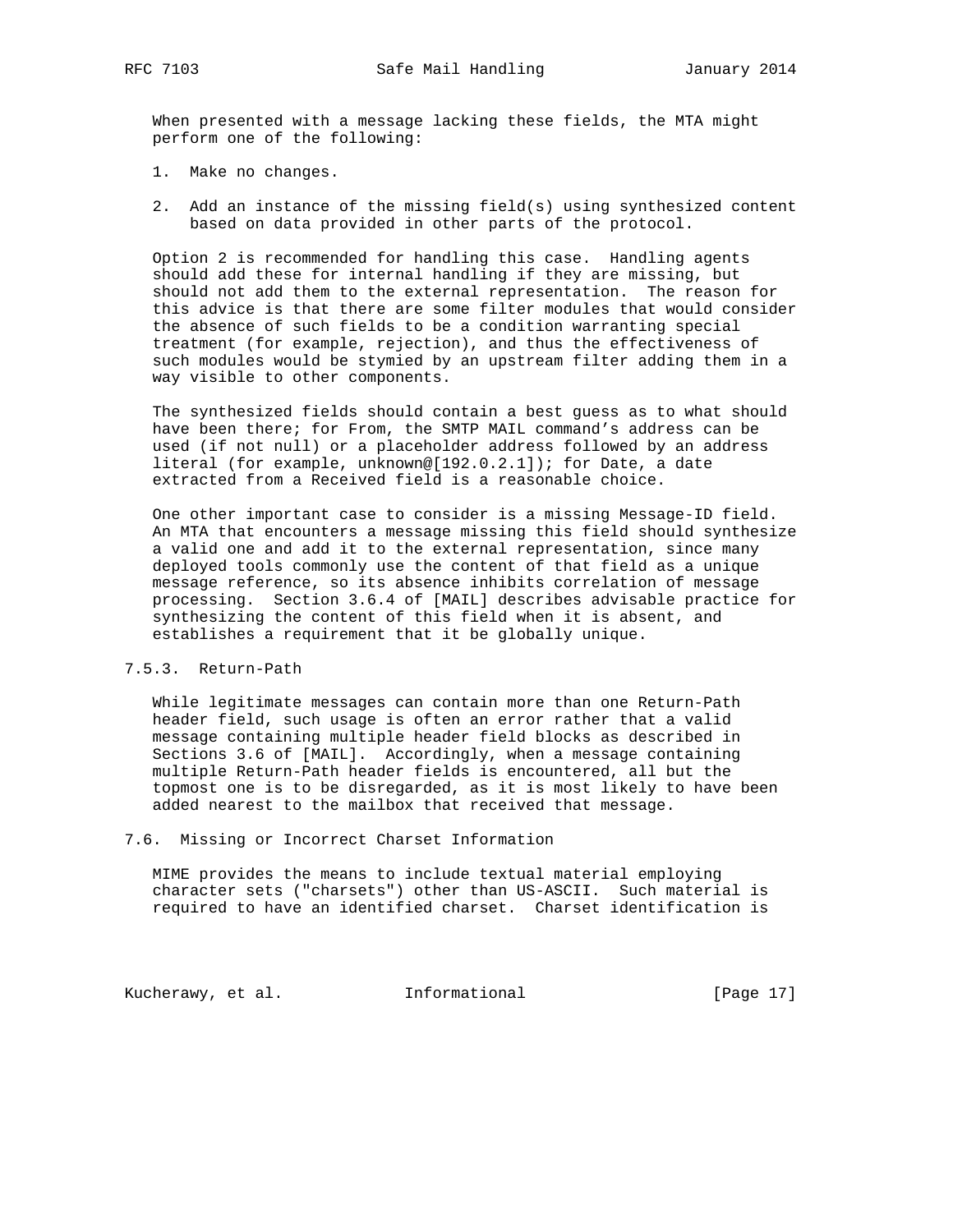done using a "charset" parameter in the Content-Type header field, a charset label within the MIME entity itself, or the charset can be implicitly specified by the Content-Type (see [CHARSET]).

 Unfortunately, it is fairly common for required character set information to be missing or incorrect in textual MIME entities. As such, processing agents should perform basic sanity checks, such as:

- o US-ASCII contains bytes between 1 and 127 inclusive only (colloquially, "7-bit" data), so material including bytes outside of that range ("8-bit" data) is necessarily not US-ASCII. (See Section 2.1 of [MAIL].)
- o [UTF-8] has a very specific syntactic structure that other 8-bit charsets are unlikely to follow.
- o Null bytes (ASCII 0x00) are not allowed in either 7-bit or 8-bit data.
- o Not all 7-bit material is US-ASCII. The presence of the various escape sequences used for character switching can be used as an indication of the various charsets based on ISO/IEC 2022 [ISO-2022], such as those defined in [ISO-2022-CN], [ISO-2022-JP], and [ISO-2022-KR].

When a character set error is detected, processing agents should:

- 1. apply heuristics to determine the most likely character set and, if successful, proceed using that information; or
- 2. refuse to process the malformed MIME entity.

 A null byte inside a textual MIME entity can cause typical string processing functions to misidentify the end of a string, which can be exploited to hide malicious content from analysis processes. Accordingly, null bytes require additional special handling.

 A few null bytes in isolation is likely to be the result of poor message construction practices. Such nulls should be silently dropped.

 Large numbers of null bytes are usually the result of binary material that is improperly encoded, improperly labeled, or both. Such material is likely to be damaged beyond the hope of recovery, so the best course of action is to refuse to process it.

 Finally, the presence of null bytes may be used as indication of possible malicious intent.

Kucherawy, et al. 1nformational [Page 18]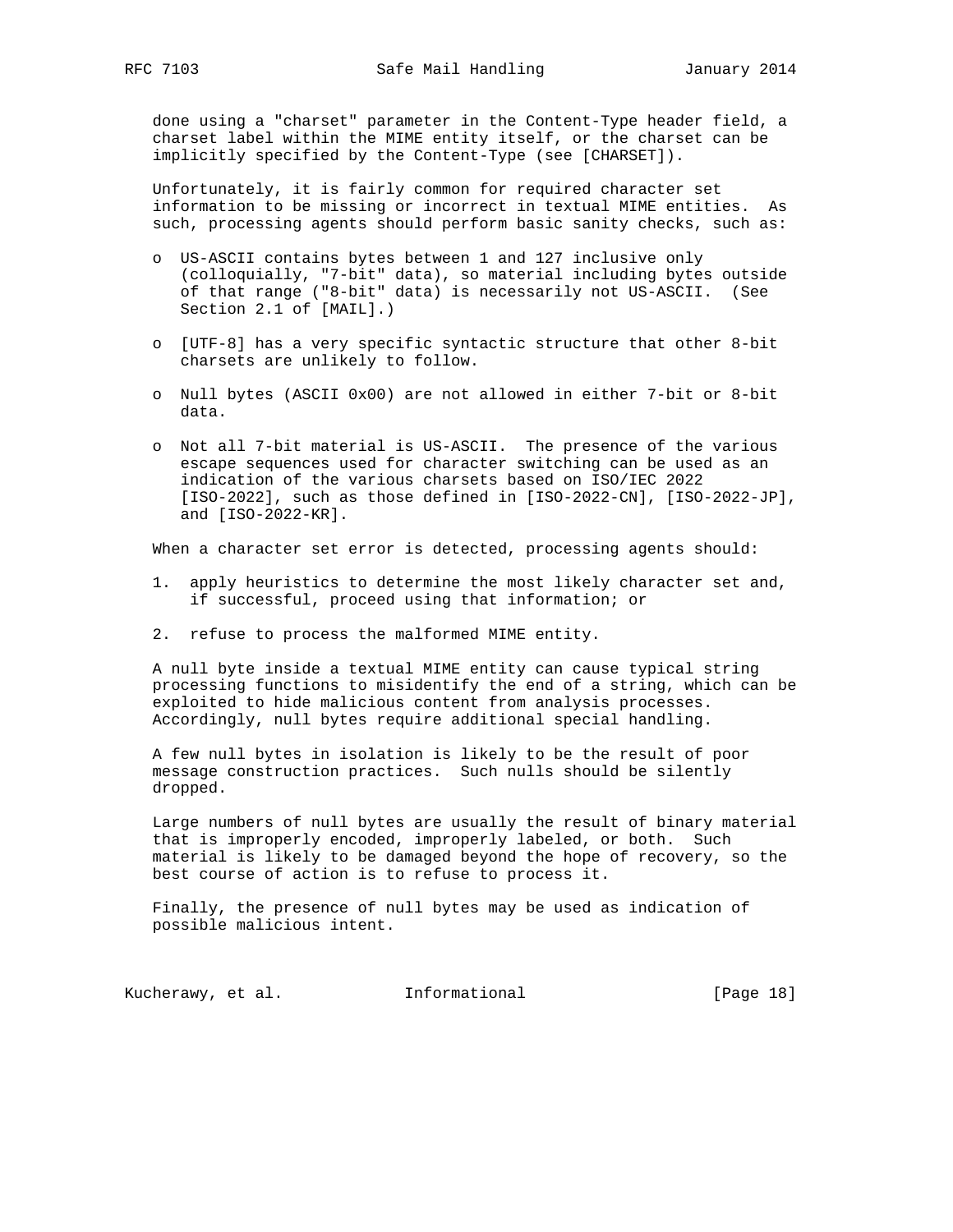### 7.7. Eight-Bit Data

 Standards-compliant email messages do not contain any non-ASCII data without indicating that such content is present by means of published SMTP extensions. Absent that, MIME encodings are typically used to convert non-ASCII data to ASCII in a way that can be reversed by other handling agents or end users.

 The best way to handle non-compliant 8-bit material depends on its location.

 Non-compliant 8-bit material in MIME entity content should simply be processed as if the necessary SMTP extensions had been used to transfer the message. Note that improperly labeled 8-bit material in textual MIME entities may require treatment as described in Section 7.6.

 Non-compliant 8-bit material in message or MIME entity header fields can be handled as follows:

- 1. Occurrences in unstructured text fields, comments, and phrases can be converted into encoded-words (see [MIME3] if a likely character set can be determined). Alternatively, 8-bit characters can be removed or replaced with some other character.
- 2. Occurrences in header fields whose syntax is unknown may be handled by dropping the field entirely or by removing/replacing the 8-bit character as described above.
- 3. Occurrences in addresses are especially problematic. Agents supporting [EAI] may, if the 8-bit material conforms to 8-bit syntax, elect to treat the message as an EAI message and process it accordingly. Otherwise, in most cases, it is best to exclude the address from any sort of processing -- which may mean dropping it entirely -- since any attempt to fix it definitively is unlikely to be successful.
- 8. MIME Anomalies

 The five-part set of MIME specifications includes a mechanism of message extensions for providing text in character sets other than ASCII, non-text attachments to messages, multipart message bodies, and similar facilities.

 Some anomalies with MIME-compliant generation are also common. This section discusses some of those and presents preferred methods of mitigation.

Kucherawy, et al. 1nformational [Page 19]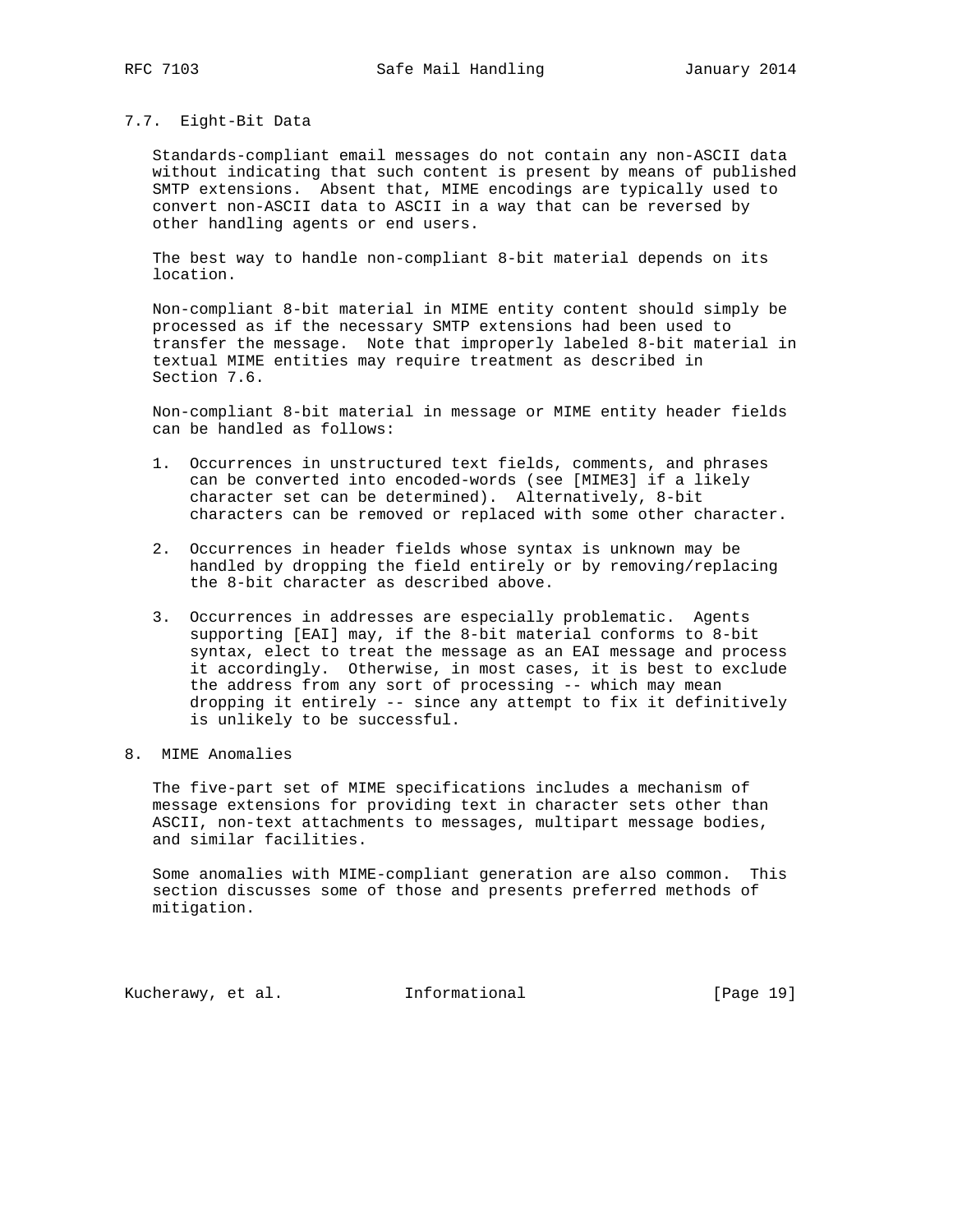### 8.1. Missing MIME-Version Field

 Any message that uses [MIME] constructs is required to have a MIME- Version header field. Without it, the Content-Type and associated fields have no semantic meaning.

 It is often observed that a message has complete MIME structure, yet lacks this header field. It is prudent to disregard this absence and conduct analysis of the message as if it were present, especially by agents attempting to identify malicious material.

 Further, the absence of MIME-Version might be an indication of malicious intent, and extra scrutiny of the message may be warranted. Such omissions are not expected from compliant message generators.

### 8.2. Faulty Encodings

 There have been a few different specifications of base64 in the past. The implementation defined in [MIME] instructs decoders to discard characters that are not part of the base64 alphabet. Other implementations consider an encoded body containing such characters to be completely invalid. Very early specifications of base64 (see [PEM89], for example, which was later obsoleted by [PEM93]) allowed email-style comments within base64-encoded data.

 The attack vector here involves constructing a base64 body whose meaning varies given different possible decodings. If a security analysis module wishes to be thorough, it should consider scanning the possible outputs of the known decoding dialects in an attempt to anticipate how the MUA will interpret the data.

#### 9. Body Anomalies

### 9.1. Oversized Lines

 A message containing a line of content that exceeds 998 characters plus the line terminator (1000 total) violates Section 2.1.1 of [MAIL]. Some handling agents may not look at content in a single line past the first 998 bytes, providing bad actors an opportunity to hide malicious content.

 There is no specified way to handle such messages, other than to observe that they are non-compliant and reject them or rewrite the oversized line such that the message is compliant.

 To ensure long lines do not prevent analysis of potentially malicious data, handling agents are strongly encouraged to take one of the following actions:

Kucherawy, et al. 1nformational [Page 20]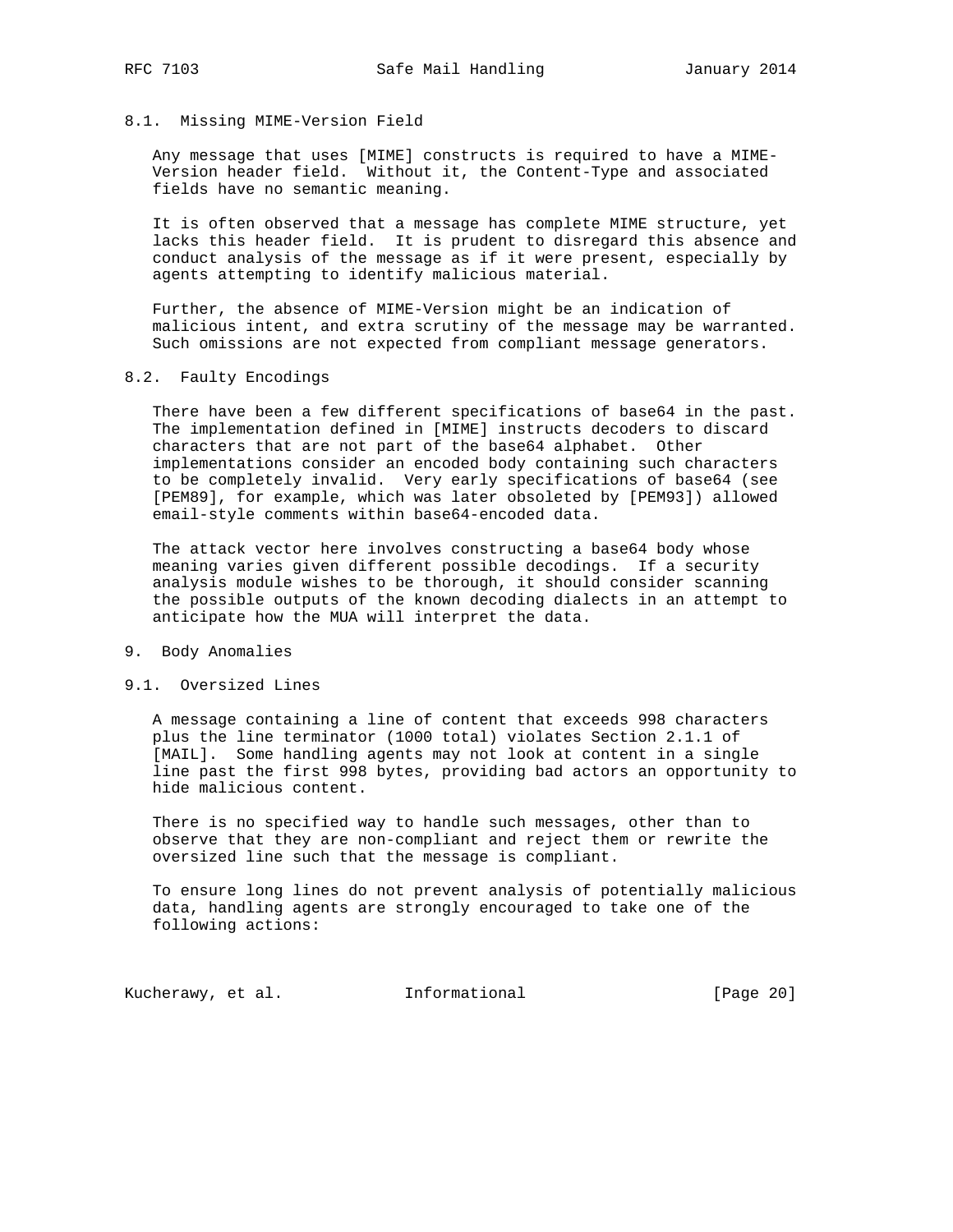- 1. Break such lines into multiple lines at a position that does not change the semantics of the text being thus altered. For example, break an oversized line at a position such that a [URI] does not span two lines (which could inhibit the proper identification of the URI).
- 2. Rewrite the MIME part (or the entire message if not MIME) that contains the excessively long line using a content encoding that breaks the line in the transmission but would still result in the line being intact on decoding for presentation to the user. Both of the encodings declared in [MIME] can accomplish this.
- 10. Security Considerations

 The discussions of the anomalies above and their prescribed solutions are themselves security considerations. The practices enumerated in this document are generally perceived as attempts to resolve security considerations that already exist rather than introducing new ones. However, some of the attacks described here may not have appeared in previous email specifications.

- 11. References
- 11.1. Normative References
	- [EMAIL-ARCH] Crocker, D., "Internet Mail Architecture", RFC 5598, July 2009.
	- [MAIL] Resnick, P., "Internet Message Format", RFC 5322, October 2008.
	- [MIME] Freed, N. and N. Borenstein, "Multipurpose Internet Mail Extensions (MIME) Part One: Format of Internet Message Bodies", RFC 2045, November 1996.
- 11.2. Informative References
	- [BINARYSMTP] Vaudreuil, G., "SMTP Service Extensions for Transmission of Large and Binary MIME Messages", RFC 3030, December 2000.
	- [CHARSET] Melnikov, A. and J. Reschke, "Update to MIME regarding "charset" Parameter Handling in Textual Media Types", RFC 6657, July 2012.
	- [DKIM] Crocker, D., Ed., Hansen, T., Ed., and M. Kucherawy, Ed., "DomainKeys Identified Mail (DKIM) Signatures", RFC 6376, September 2011.

Kucherawy, et al. 1nformational [Page 21]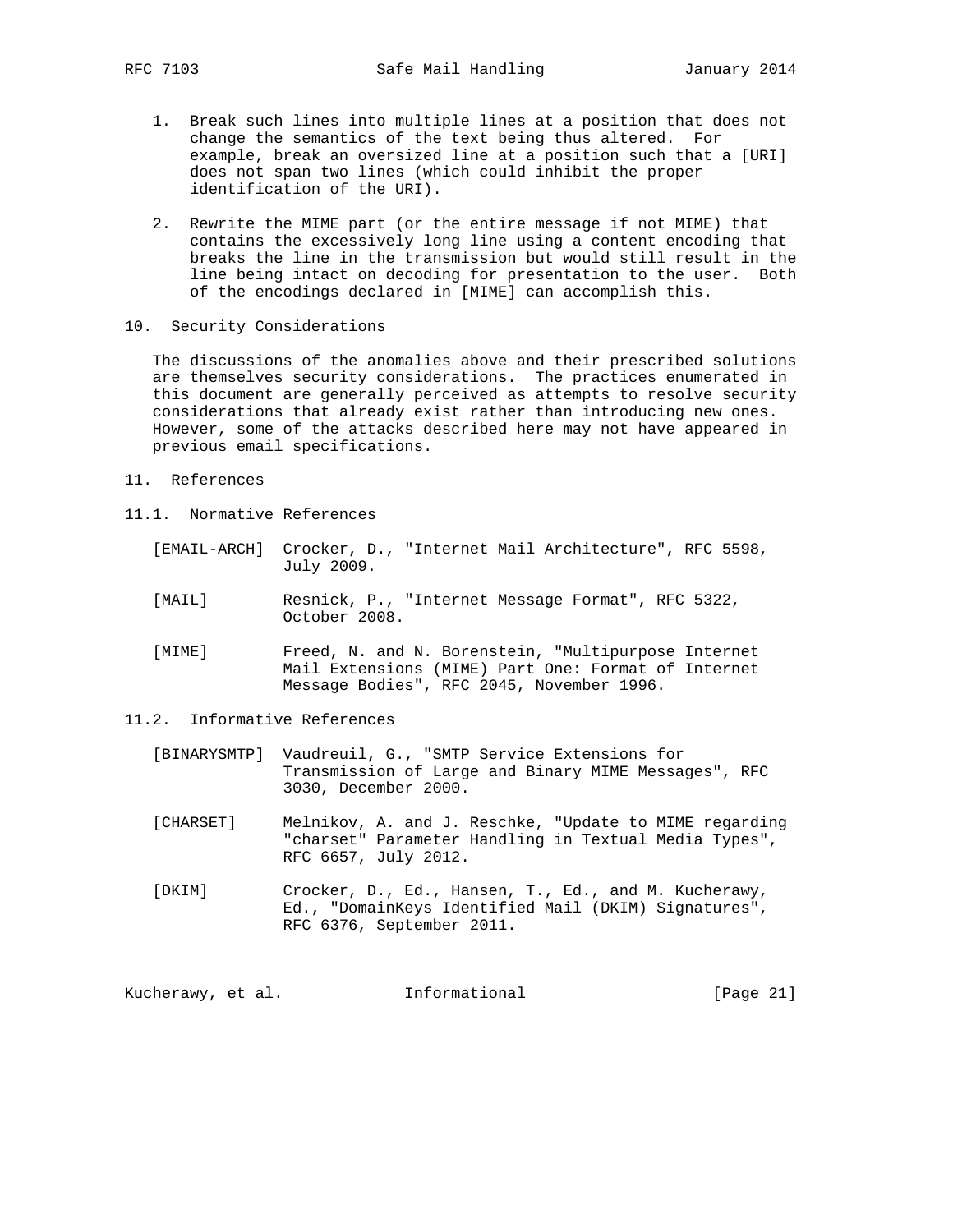- [DSN] Moore, K. and G. Vaudreuil, "An Extensible Message Format for Delivery Status Notifications", RFC 3464, January 2003.
- [EAI] Yang, A., Steele, S., and N. Freed, "Internationalized Email Headers", RFC 6532, February 2012.
- [ISO-2022-CN] Zhu, HF., Hu, DY., Wang, ZG., Kao, TC., Chang, WCH., and M. Crispin, "Chinese Character Encoding for Internet Messages", RFC 1922, March 1996.
- [ISO-2022-JP] Murai, J., Crispin, M., and E. van der Poel, "Japanese Character Encoding for Internet Messages", RFC 1468, June 1993.
- [ISO-2022-KR] Choi, U., Chon, K., and H. Park, "Korean Character Encoding for Internet Messages", RFC 1557, December 1993.
- [ISO-2022] ISO/IEC, "Information technology -- Character code structure and extension techniques", ISO/IEC 2022, 1994, <http://www.iso.org/iso/ catalogue\_detail.htm?csnumber=22747>.
- [MIME3] Moore, K., "MIME (Multipurpose Internet Mail Extensions) Part Three: Message Header Extensions for Non-ASCII Text", RFC 2047, November 1996.
- [PEM89] Linn, J., "Privacy Enhancement for Internet Electronic Mail: Part I -- Message Encipherment and Authentication Procedures", RFC 1113, August 1989.
- [PEM93] Linn, J., "Privacy Enhancement for Internet Electronic Mail: Part I: Message Encryption and Authentication Procedures", RFC 1421, February 1993.
- [RFC1122] Braden, R., Ed., "Requirements for Internet Hosts -- Communication Layers", RFC 1122, October 1989.
- [RFC2822] Resnick, P., Ed., "Internet Message Format", RFC 2822, April 2001.
- [RFC733] Crocker, D., Vittal, J., Pogran, K., and D. Henderson, Jr., "Standard for the Format of Internet Text Messages", RFC 733, November 1977.
- [SMTP] Klensin, J., "Simple Mail Transfer Protocol", RFC 5321, October 2008.

Kucherawy, et al. Informational [Page 22]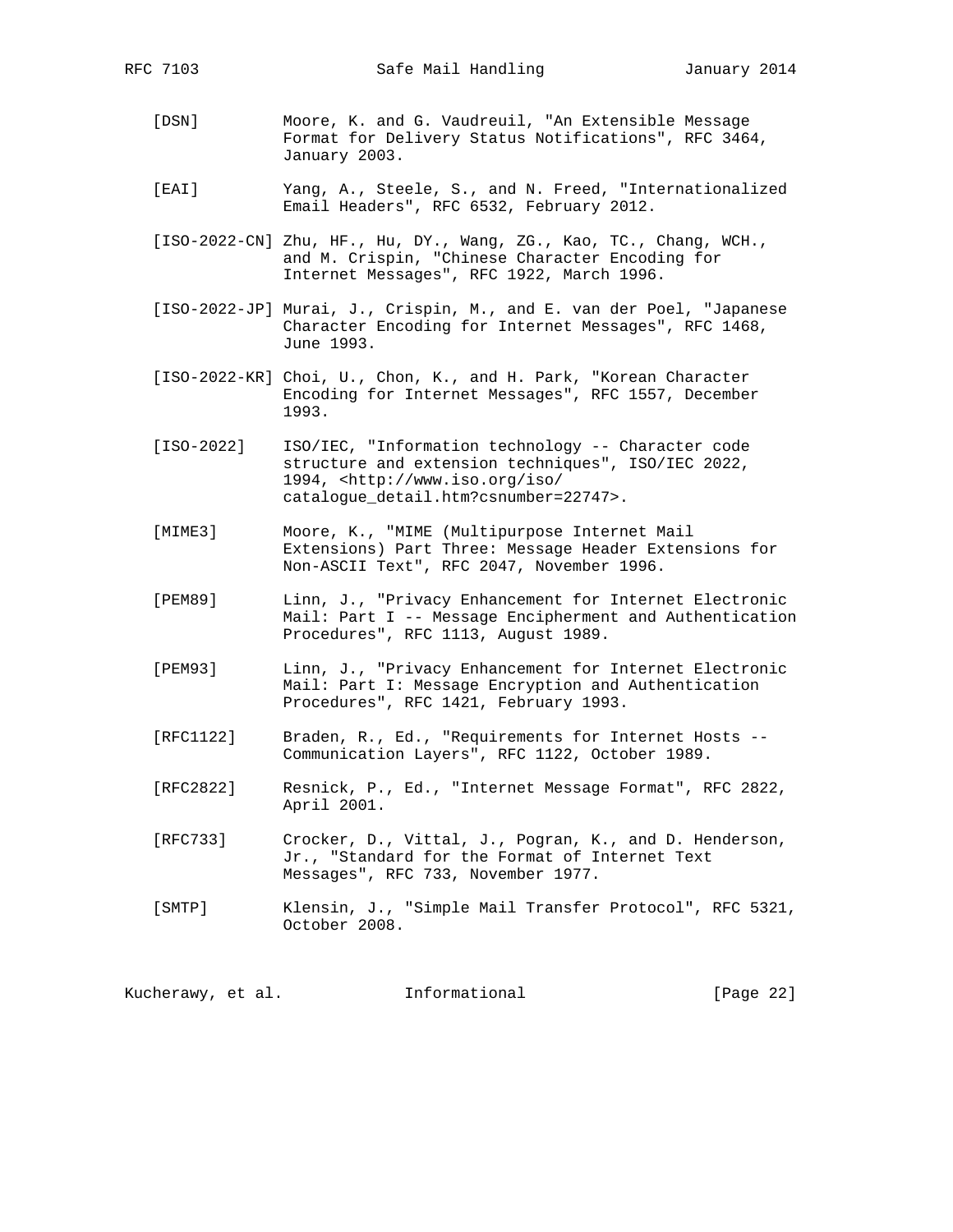- [URI] Berners-Lee, T., Fielding, R., and L. Masinter, "Uniform Resource Identifier (URI): Generic Syntax", RFC 3986, January 2005.
- [UTF-8] Yergeau, F., "UTF-8, a transformation format of ISO 10646", RFC 3629, 2003.

Kucherawy, et al. 1nformational [Page 23]